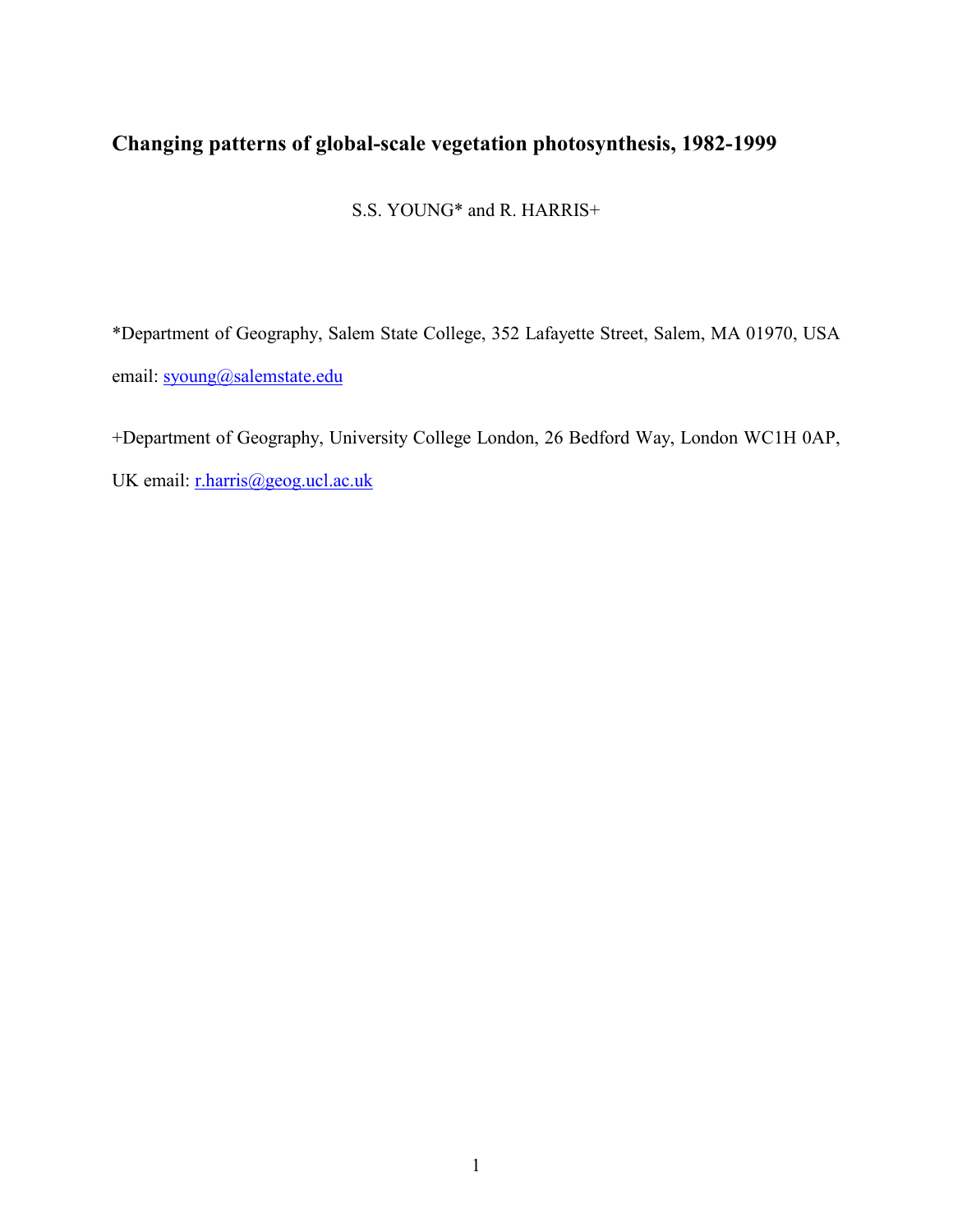## Changing patterns of global-scale vegetation photosynthesis, 1982-1999

Abstract. The primary objective of this research was to assess changes in global vegetation photosynthesis between 1982 and 1999. Global-scale AVHRR NDVI data from the PAL and GIMMS data sets were analysed for 96% of the non-Antarctic land area of the Earth. The results showed that over 30% of the Earth's surface increased and less than 5% decreased in annual average photosynthesis greater than 4%. Although both the PAL and GIMMS data sets produced broadly similar patterns of change, there were distinct differences between the two data sets. Changes in vegetation photosynthesis were occurring in spatial clusters across the globe and were being driven by climate change, ENSO events and human activity.

## Keywords

global, vegetation, NDVI, persistence, photosynthesis, change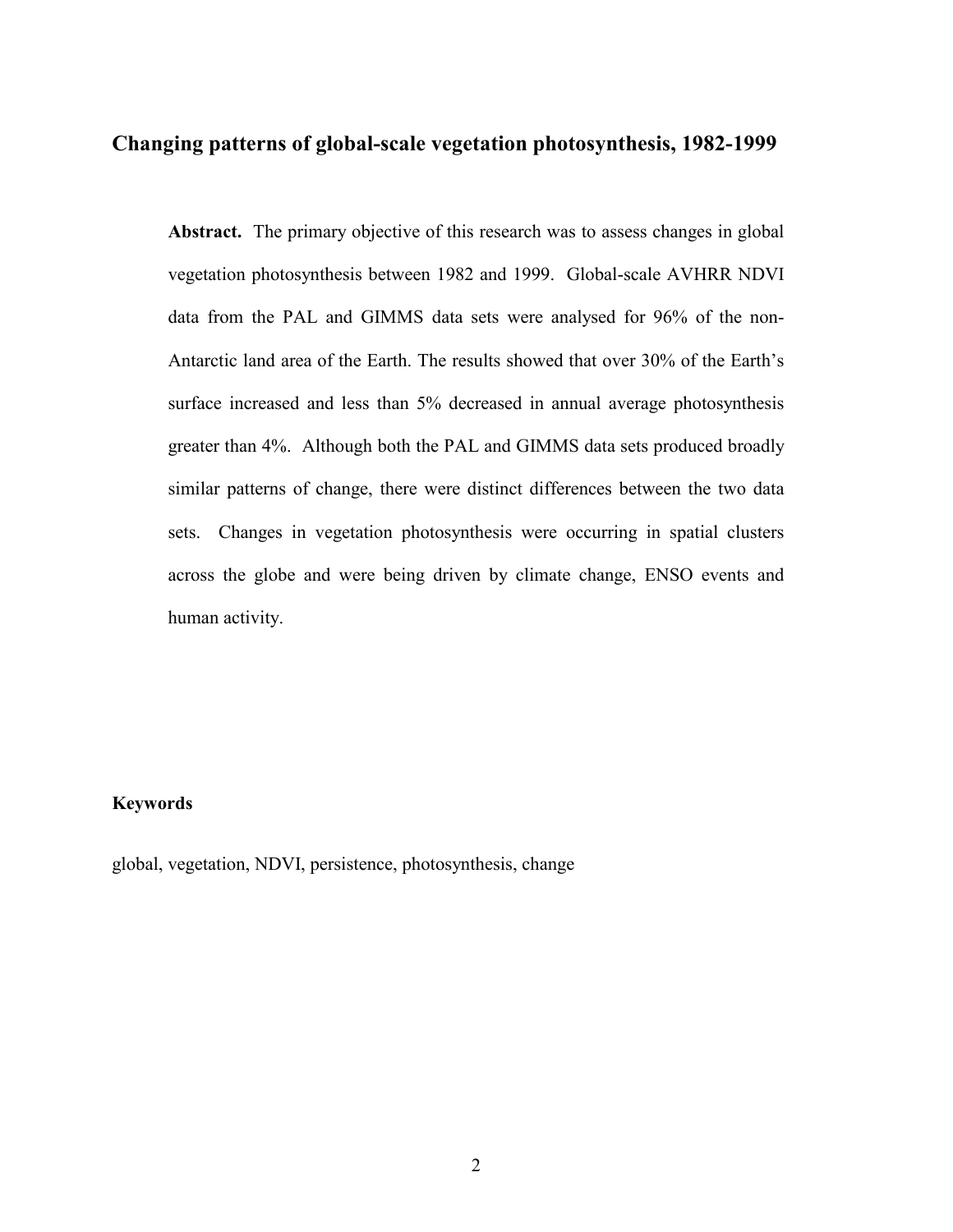## 1. Introduction

From empirical evidence it is becoming clear that the flora and fauna on the surface of the Earth, from the Arctic to the tropics, are rapidly changing (Hughes 2000, McCarty 2001, Myneni et al. 1997, Parmesan and Yohe 2003). Change is occurring to the phenology and physiology of organisms, to the distribution and range of species and to the structure and dynamics of ecosystems (Wuethrich 2000, Walther et al. 2002, Hughes 2000, McCarty 2001). Peñuelas and Filella (2001, 793), for example, note that for Mediterranean ecosystems:

the leaves of most deciduous plant species now unfold on average 16 days earlier and fall on average 13 days later than they did 50 years ago,

while Fitter and Fitter (2002, 1689) report that the

average first flowering date of 385 British plant species has advanced by 4.5 days during the past decade [i.e. since 1990] compared with the previous four decades.

Much of this biological change is being driven by climate change, especially global warming: the Earth's climate has warmed by approximately 0.6 °C over the past 100 years (IPCC 2001). Additional drivers for the biological change include El Niño – Southern Oscillation (ENSO) events (Myneni et al. 1996, Anyamba et al. 2001) and human activity (Turner et al. 1990).

Now that satellite Earth observation data are available for decadal time scales, it is possible to identify major trends in vegetation cover over most of the land surface. In this paper we analyse for the majority of the Earth's land surface a near-20 year time series (1982-1999) of a vegetation indicator calculated from data provided from the Advanced Very High Resolution Radiometer (AVHRR) instrument carried on NOAA satellites (Cracknell 1997, Kidwell 1998).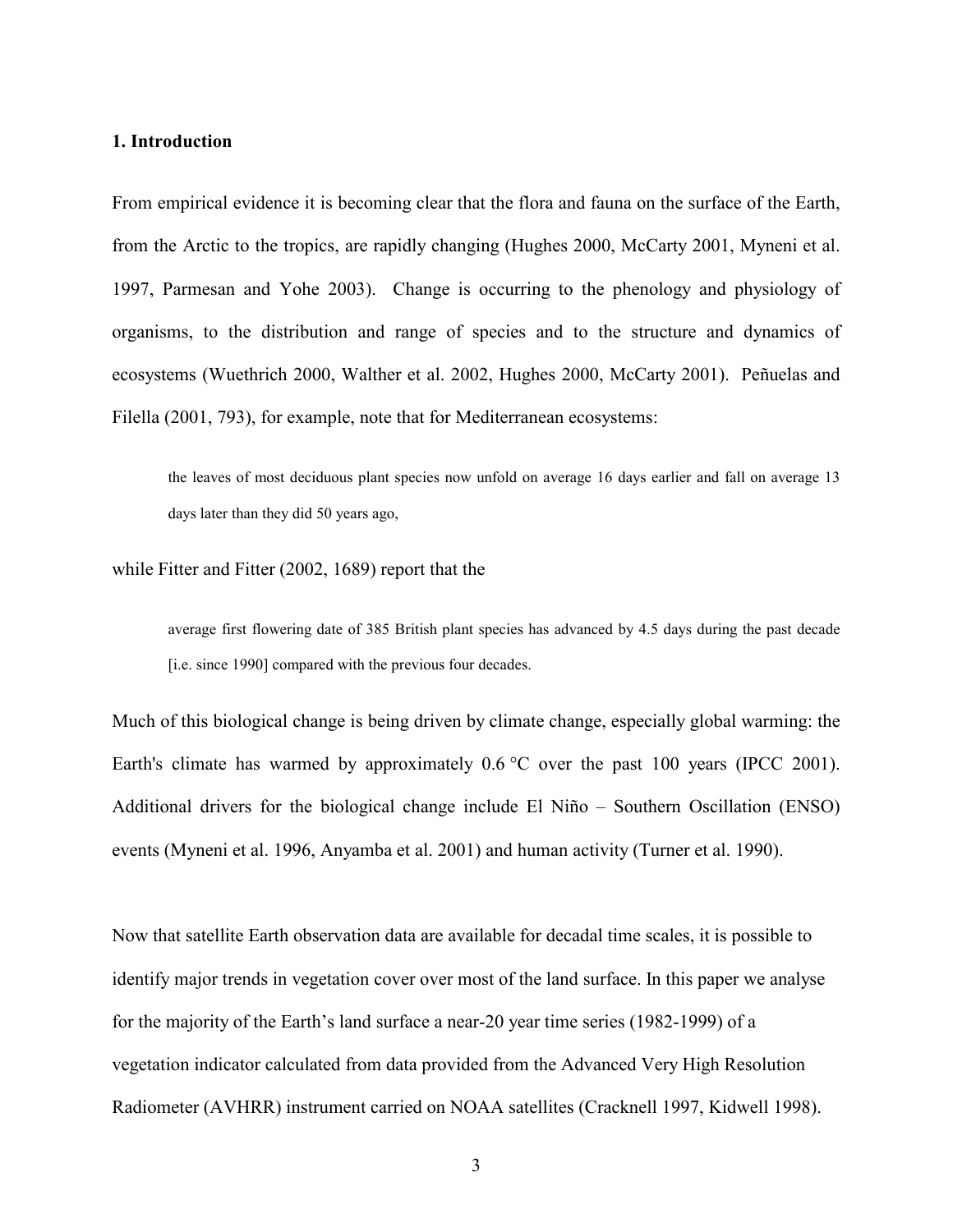In the process of studying vegetation change, we have used two different data sets derived from the AVHRR sensor, the NOAA / NASA Pathfinder AVHRR Land (PAL) data set and the Global Inventory Modeling and Mapping Studies (GIMMS) data set. In this paper we examine changes in vegetation photosynthesis at the global scale, plot the inter-annual patterns of change, discuss the main drivers bringing about this change during the last two decades of the 20th century, and compare the results from the two different AVHRR data sets. Using the Earth observation data from 1982 to 1999 we have found a substantial increase in photosynthesis over many parts of the planet.

Based on the analysis of the PAL data, more than 40 million  $km<sup>2</sup>$  of the land area showed an increase in annual average photosynthetic activity greater than 4 per cent while more than 2 million  $km<sup>2</sup>$  showed a decrease of greater than 4 per cent. When viewing persistent increases and persistent decreases in the vegetation indicator during the period, we found more than 21 million  $km<sup>2</sup>$  of the land area showed a persistent increase in annual average photosynthetic activity greater than 4 per cent between 1982 and 1999, while approximately 1 million  $km<sup>2</sup>$ showed a persistent decrease of greater than 4 per cent for the same period. Based on our analysis of the GIMMS data set, more than 55 million  $km<sup>2</sup>$  of the land area showed an increase in vegetation photosynthesis greater than 4 per cent while more than 15 million  $km<sup>2</sup>$  showed a decrease of greater than 4 per cent. When viewing persistent change, we found more than 27 million  $km<sup>2</sup>$  of the land area showed a persistent increase in vegetation photosynthesis greater than 4 per cent between 1982 and 1999, while more than 4 million  $km^2$  showed a persistent decrease of greater than 4 per cent for the same period. When comparing the two data sets (PAL and GIMMS) we found that both captured many of the same patterns, but with important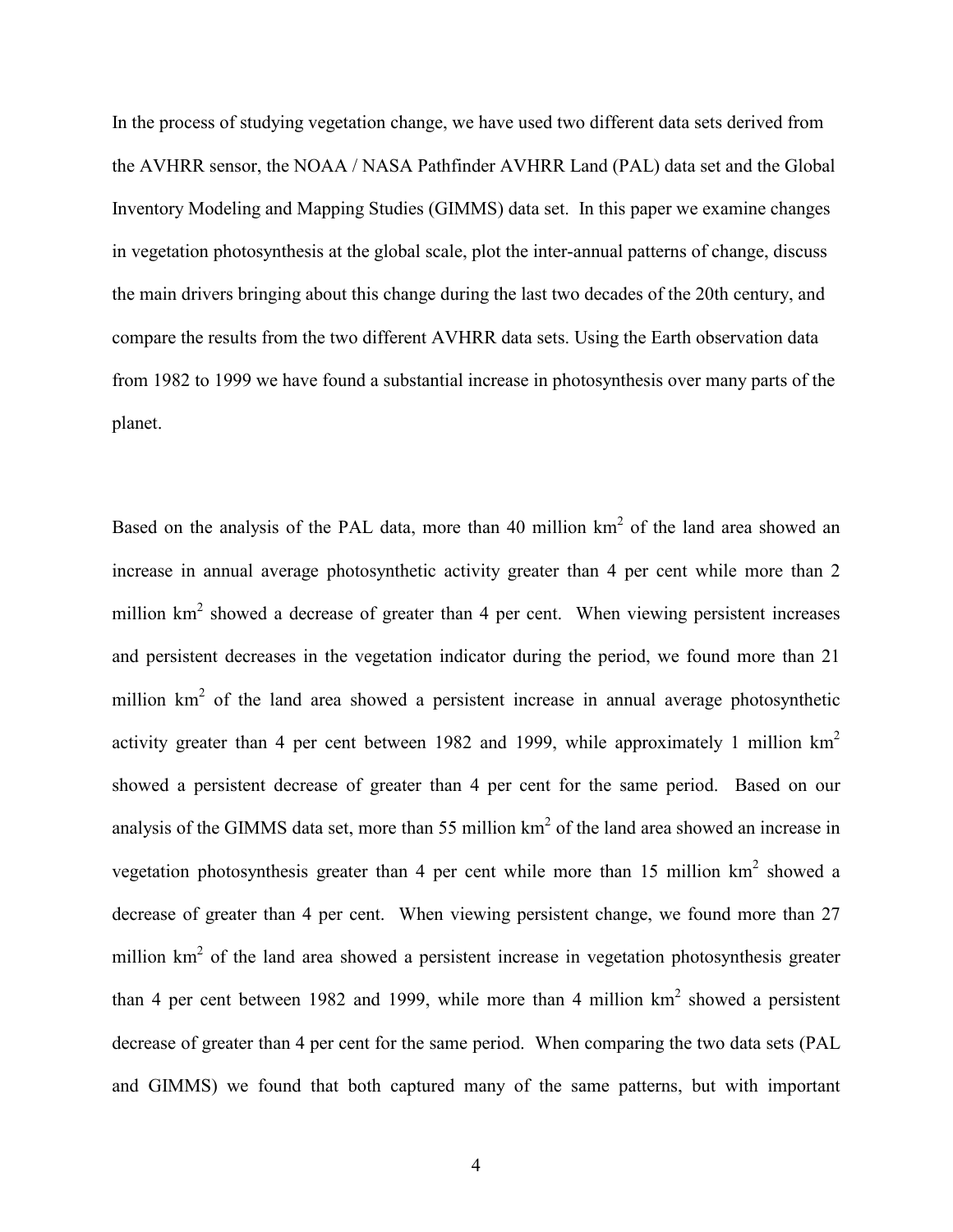differences in how much change occurred and where the changes occurred: these changes are discussed in the paper

#### 2. Data and methodology

#### 2.1 Base data

For the research reported in this paper we used two data sets, the NOAA / NASA Pathfinder AVHRR Land (PAL) data set (Agbu and James 1994) and the Global Inventory Modeling and Mapping Studies (GIMMS) data set (Tucker et al. in press), both with a pixel size of 8 km by 8 km. The data were for the period January 1982 to December 1999 and were in a monthly Maximum Value Composite (MVC) Normalized Difference Vegetation Index (NDVI) format (see below). The base data are from the AVHRR sensor on-board NOAA's Polar Orbiting Environmental Satellite (POES) series (NOAA -7, -9, -11 and -14) (Kidwell, 1998). The AVHRR scanner records electromagnetic energy in five channels: channel 1 0.58-0.68 µm; channel 2 0.725-1.1 µm; channel 3 3.55-3.93 µm; channel 4 10.5-11.5 µm; channel 5 11.5-12.5 µm (Cracknell 1997, Hastings and Emery 1992). For global coverage the 1.1 km data are not recorded on-board, but rather are resampled on-board and stored as a daily Global Area Coverage (GAC) data set with a pixel size of approximately 4 km. For both data sets the GAC data have been re-sampled by into a coarser spatial resolution of 8 km. From the AVHRR GAC data there is now a long-term, global-scale data set that stretches back to mid-1981.

To detect vegetation we used the Normalised Difference Vegetation Index (NDVI). The NDVI is calculated as (Channel 2 – Channel 1) / (Channel 2 + Channel 1) using the AVHRR data noted above (Tucker 1979, Kidwell 1997). Plant leaves have a distinctive spectral profile because chlorophyll absorbs strongly in portions of the visible light spectrum, centred at about 0.45 µm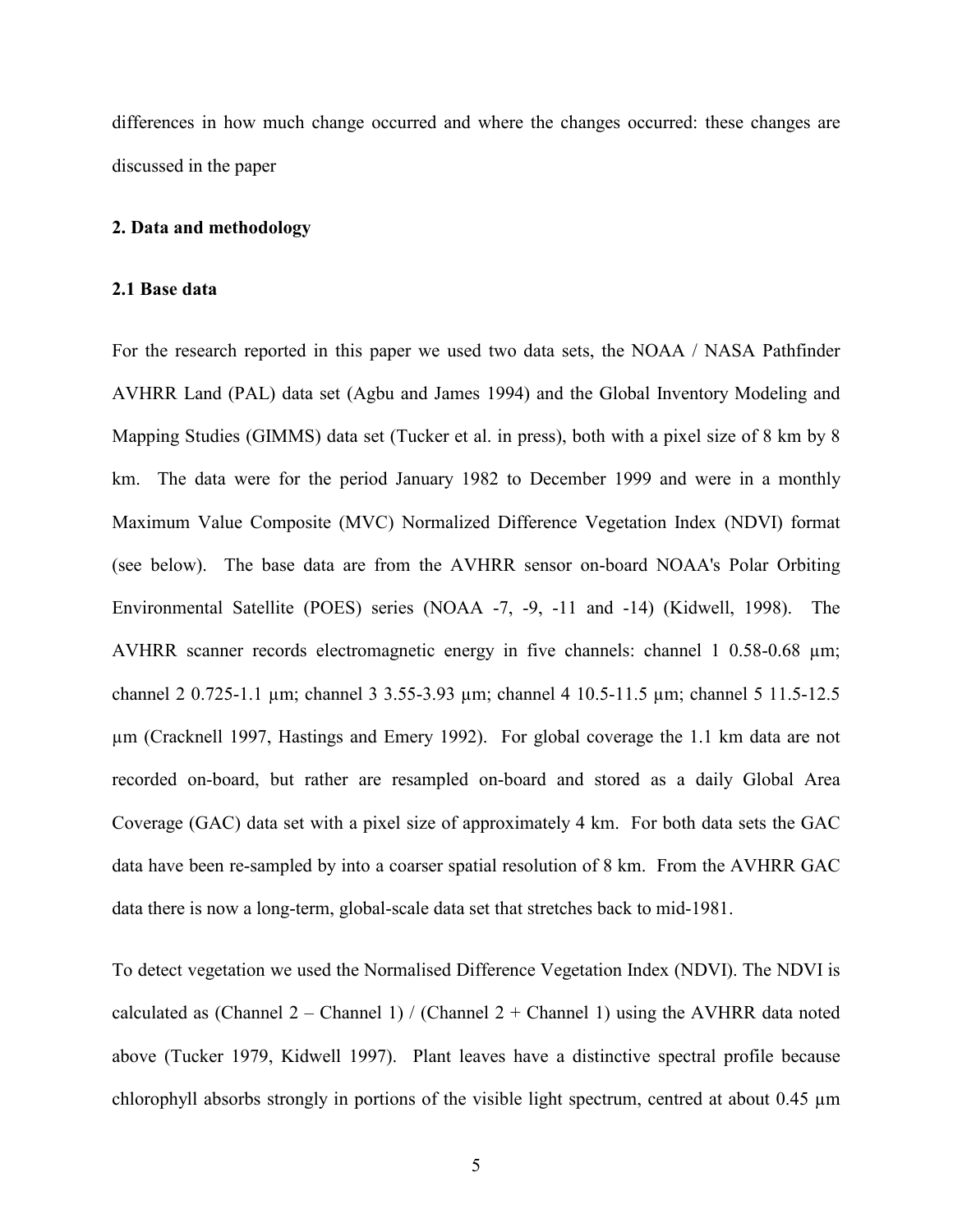and 0.67 um, while the structure of the leaves' cells (particularly the mesophyll) creates a high reflectance and scatter in near-infrared light (Curran 1985, Gates et al. 1965, Tucker 1979). Reflectance measurements can therefore be used to detect the presence of growing vegetation (Sellers 1985, Steven et al. 2003). AVHRR NDVI data have been correlated with a number of vegetation indicators and characteristics, including seasonal variations of vegetation (Tucker et al. 1985, Justice et al. 1985), vegetation phenology (Lobo et al. 1997), land cover types (Townshend et al. 1991), net primary productivity (Goward et al. 1985, Goward and Dye 1987, Running and Nemani 1988), the spatial variability of vegetation activity at different scales (Justice et al. 1991), biomass burning (Malingreau et al. 1985), vegetation stress (Nicholson et al. 1990), large-scale climatic effects on vegetation (Eastman and Fulk 1993, Anyamba and Eastman 1996, Batista et al. 1997) and climatic variables in a wide range of environments and at different scales (Nicholson et al. 1990, Anyamba et al. 2001). Because NDVI is related to photosynthetic activity and so to plant respiration (Asrar et al. 1984, Tucker and Sellers 1986), relationships have been developed between annual variations in NDVI and variability in atmospheric carbon dioxide (Fung et al. 1986). Other biophysical properties that have been related to NDVI data including Leaf Area Index (LAI), evapotranspiration and vegetation biomass (Box et al. 1989, Goward and Hope 1989, Thomas et al. 1989, Nemani and Running 1989).

However, caution must also be exercised when using NDVI as a variable for the study of vegetation change as it is not only sensitive to vegetation characteristics but also to atmospheric variables, particularly the amount and variability of water vapour in the atmosphere and the presence of aerosols. NDVI data are also affected by sensor degradation, orbital drift, cloud cover, the anisotropic and transmissive radiation properties of plant canopies, soil moisture and

6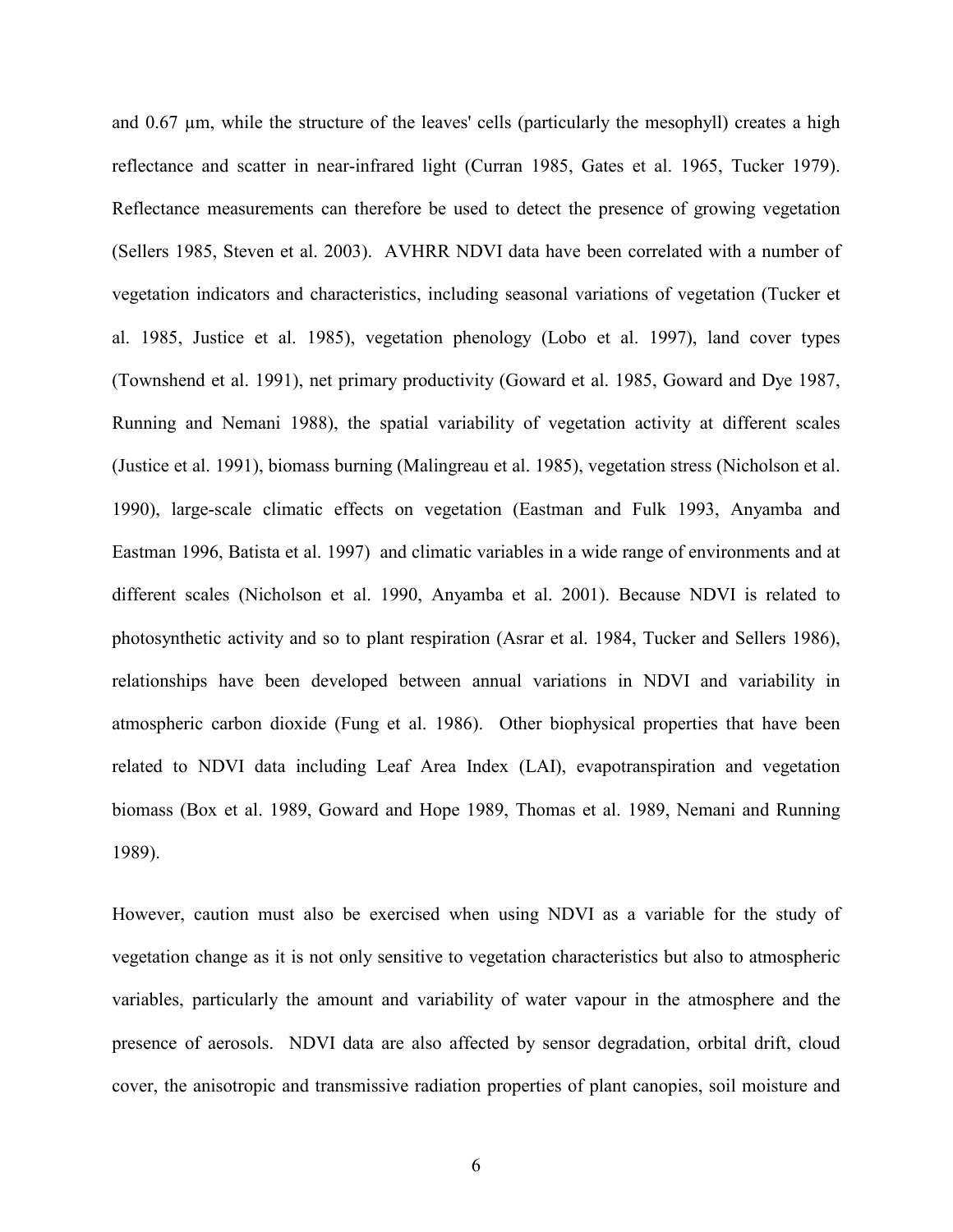soil colour (Bannari et al. 1995, Mennis 2001). For some arid and semi-arid regions, where bare soil reflectance accounts for a large percentage of the reflectance of a pixel (Harris 2003), soil colour and conditions may cause large NDVI variations spatially (Huete and Tucker 1991). However, for most vegetation types across a variety of environments the use of AVHRR NDVI data for the study of inter-annual variability of vegetation has become a well-established technique, especially when trends in vegetation change are analysed (Tateishi and Ebata 2004, Lim and Kafatos 2002, Myneni et al. 1998, 1997, Burgan and Hartford 1993). This paper uses changes in NDVI over time as an indicator of changes in vegetation photosynthesis. We do not quantify biomass production, but qualitatively review which parts of the Earth are increasing in vegetation photosynthesis, or productivity, and which parts are decreasing as revealed by changes in annual average NDVI.

## 2.2 Data quality

With more studies using AVHRR-derived global data sets, it has become apparent that there are some spatial, temporal and radiometric problems in the data (Goward et al. 1993, Kidwell 1997, 1998, Young and Anyamba 1999). To correct these known problems, the PAL data have been reformatted from the original GAC data with new algorithms (Agbu and James 1994). Gutman and Ignatov (1995) analyzed the PAL data set and found that the new calibrations (Rao 1993, Rao and Chen 1994) have removed both the drift in the NOAA-9 data and the discontinuity with the introduction of the NOAA-11 data. A small trend of increasing NDVI over the Sahara desert, however, was still found for most of the NOAA-11 period. Prince and Goward (1996) and Smith et al. (1997) have also confirmed that the new calibrations in the PAL data have decreased the sensor discontinuities between satellites. Young and Anyamba (1999), however, have found that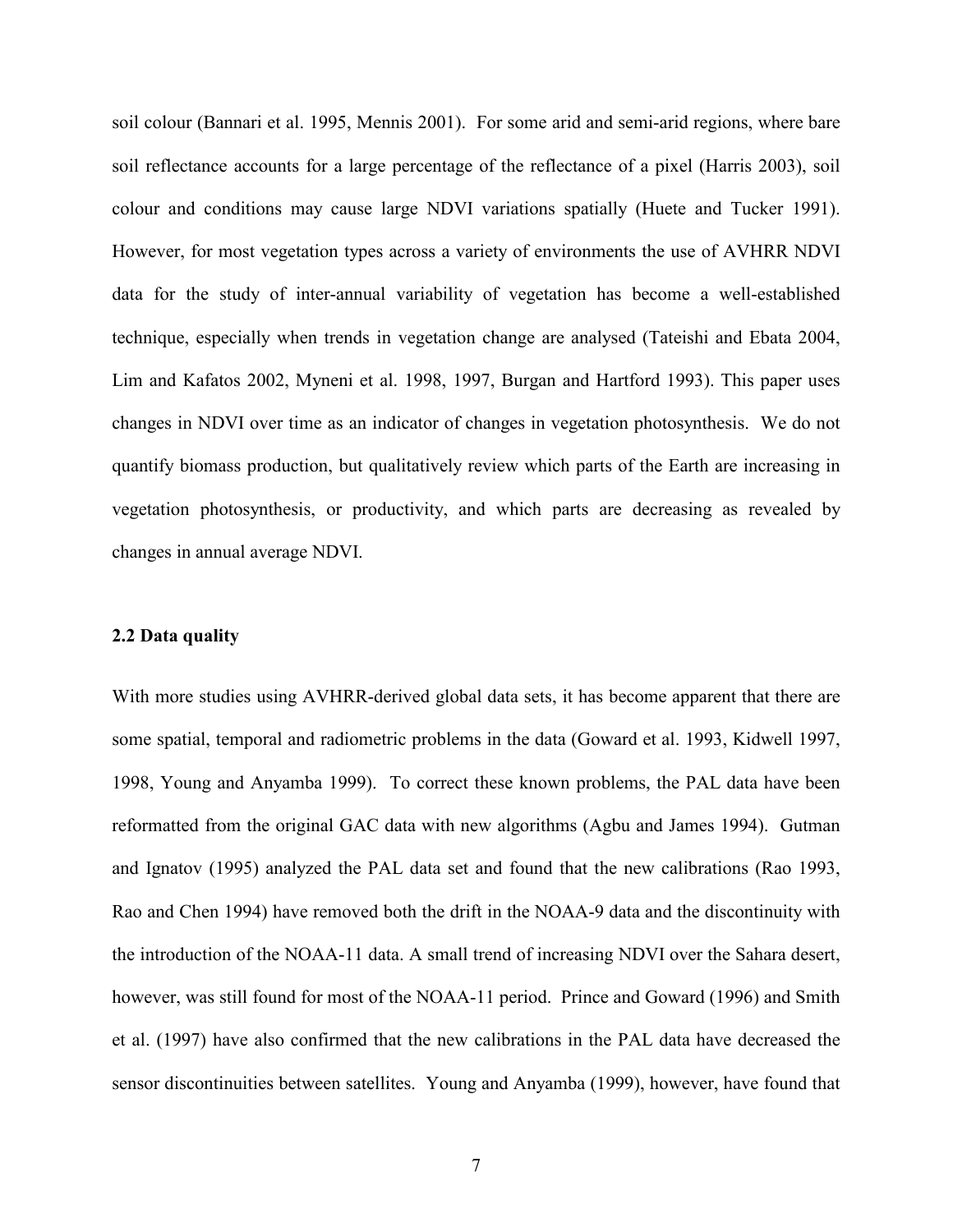there are still some radiometric miscalibrations in the PAL data and some spatial misregistration problems of data from NOAA-9 relative to data from NOAA-7 and NOAA-11, though not as severe as in NOAA's global vegetation index (GVI) data. Gutman (1999) has identified additional problems with the AVHRR derived data when undertaking long-term inter-annual studies. In particular, errors have been found in the PAL data especially from 35N to 35S, with a positive slope of the NDVI with respect to time over the 1981 to 2000 period, largely due to calibration errors and solar zenith angle effects due to sensor drift (Tucker et al., in press).

To correct these problems, the AVHRR data have been reformatted into a new data set, the Global Inventory Modeling and Mapping Studies (GIMMS) data set (Tucker et al., in press; Pinzon et al., 2004; Pinzon, 2002). The GIMMS data set has reduced variations in AVHRR NDVI, which were primarily caused by calibration issues, volcanic aerosols, and view geometry. Concerning calibration issues, for the GIMMS data the coefficients created by Vermote and Kaufman (1995) were used and invariant targets in the Sahara Desert were used to further reduce degradation errors in the data. Concerning volcanic aerosols, the GIMMS data corrects for the known changes of atmospheric aerosols due to the eruptions of El Chichon in 1982 and Mt. Pinatubo in 1991. However, a reduction of NDVI over densely vegetated tropical land covers do still appear for brief periods. The AVHRR NDVI data have been plagued with problems arising from the orbital drift of the NOAA platforms. The GIMMS data have been processed with a satellite overpass time drift correction (Empirical Mode Decomposition) that has reduced the variation of NDVI due to changes in solar zenith angle. For more detail concerning the significant changes in the processing of the AVHRR data to create the GIMMS data set please see: Tucker et al., in press; Pinzon et al., 2004; Pinzon, 2002. The processing of the AVHRR data for the GIMMS data set has reduced inter-annual variability related to the PAL data (figure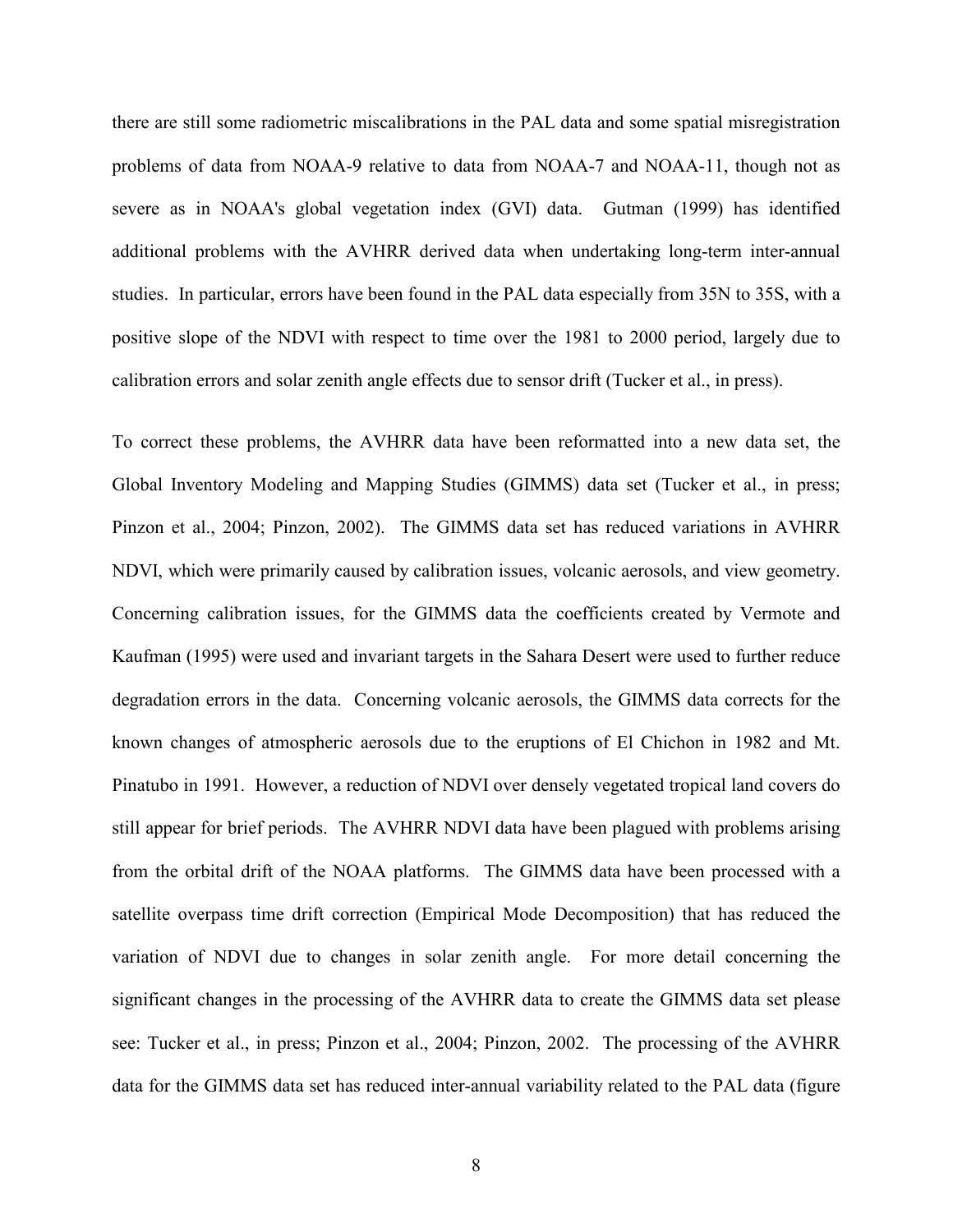3b). Tests of the GIMMS data with measures of vegetation and climate have shown that the GIMMS data are able to capture general patterns of vegetation, inter-annual variations of vegetation, and climate signals (Poveda and Salazar, 2004; Jia et al., 2003; Lotsch et al., 2003; Nemani, et al., 2002).

There is some concern about using AVHRR-derived data for human-induced change detection research because of inter-annual climatic and atmospheric variations as well as sensor degradation (Kineman and Ohrenschall 1992, Goward et al. 1993, Gutman and Ignatov 1995). We have used a coarse spatial scale and long-term averages so that many of the minor interannual climatic fluctuations drop out and more long-term climate or human-induced changes can be discerned from the time series (Ehrlich and Lambin 1996). In addition, we use annual averages which reduce a variety of external factors. First, the data are in an NDVI format that reduces a number of sun angle and atmospheric problems (Kidwell 1997). Monthly maximum value composites (MVC) (the base data of the annual averages) also reduce atmospheric problems such as cloud cover (Holben 1986). The MVC is created on a pixel-by-pixel basis where each pixel's NDVI value is the highest value over the monthly period. Clouds have low NDVI values and so if there is one day without cloud cover, the NDVI from vegetation will be the resulting NDVI in the monthly value composite. Monthly MVCs are successful at removing cloud contamination effects, and large pixels (8 km) also reduce the effects of cloud cover (Mennis 2001). Cloud cover has been one of the major problems with satellite-based studies of land cover (Skole and Tucker 1993). The NDVI maximum value composite imagery is highly related to green-vegetation dynamics and is ideal for large area land cover research as the problems common to single-date remote sensing studies, such as cloud cover, atmospheric problems and view and illumination geometry, have been minimized (Holben 1986).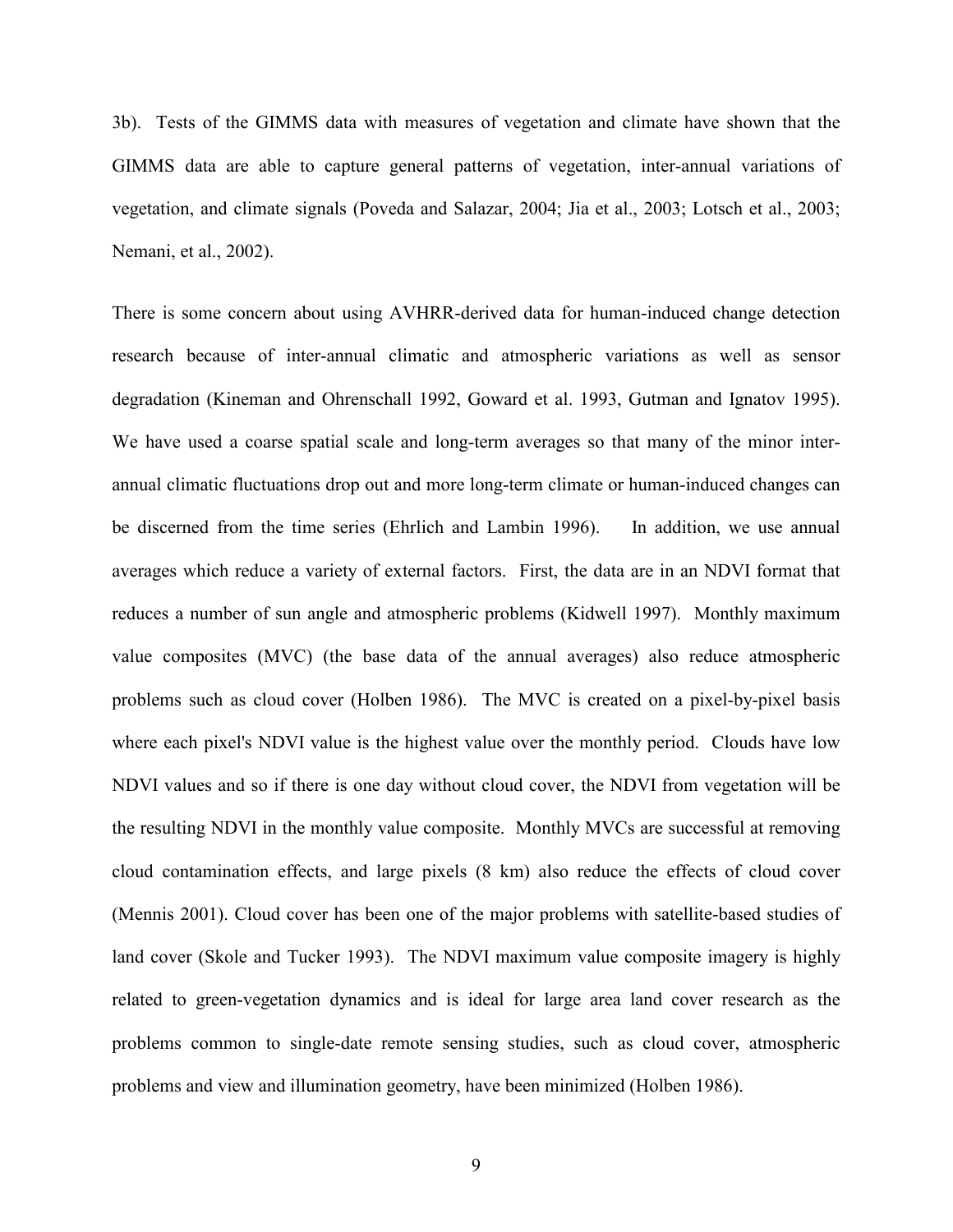The data in an annual average composite captures the average vegetation status over the course of the entire year and thus reduces the problem of capturing vegetation information at different times of the phenological cycle. In addition, an annual average as opposed to a growing season average is important because some parts of the Earth have agriculture throughout the year, as well as capturing winter productivity from evergreen trees. The only exceptions were for areas poleward of  $45^{\circ}$  latitude where only nine months of data are used and the three months of lowest NDVI (generally the dormant part of the year for photosynthesis) are omitted for the PAL data set (section 2.3 below). However, it must be noted that all possible non-signal effects (atmospheric scatter, orbital drift, changing illumination, etc.) have not been completely removed from either of the data sets and some of the conclusions below are most likely influenced by them as well as actual changes in vegetation. Tropical areas and tropical forests in particular provide a challenge to global-scale analysis of AVHRR NDVI (Tucker et al., in press). Fires, cloudiness, and volcanic aerosols especially influence calculations from tropical areas, in addition to changes in illumination and other AVHRR related problems. We do believe though, that our use of Maximum Value Composites and Annual Averages help to reduce these effects and that our paper provides a good "first-cut" analysis of global-scale, long-term changes in photosynthetic activity.

## 2.3 Data preparation

The accuracy of the measurements of radiation in the AVHRR visible channels degrades rapidly when the sun is close to the horizon (high solar zenith angles), and therefore for the PAL data set all data with a solar zenith angle greater than 80 degrees are discarded (Agbu and James 1994).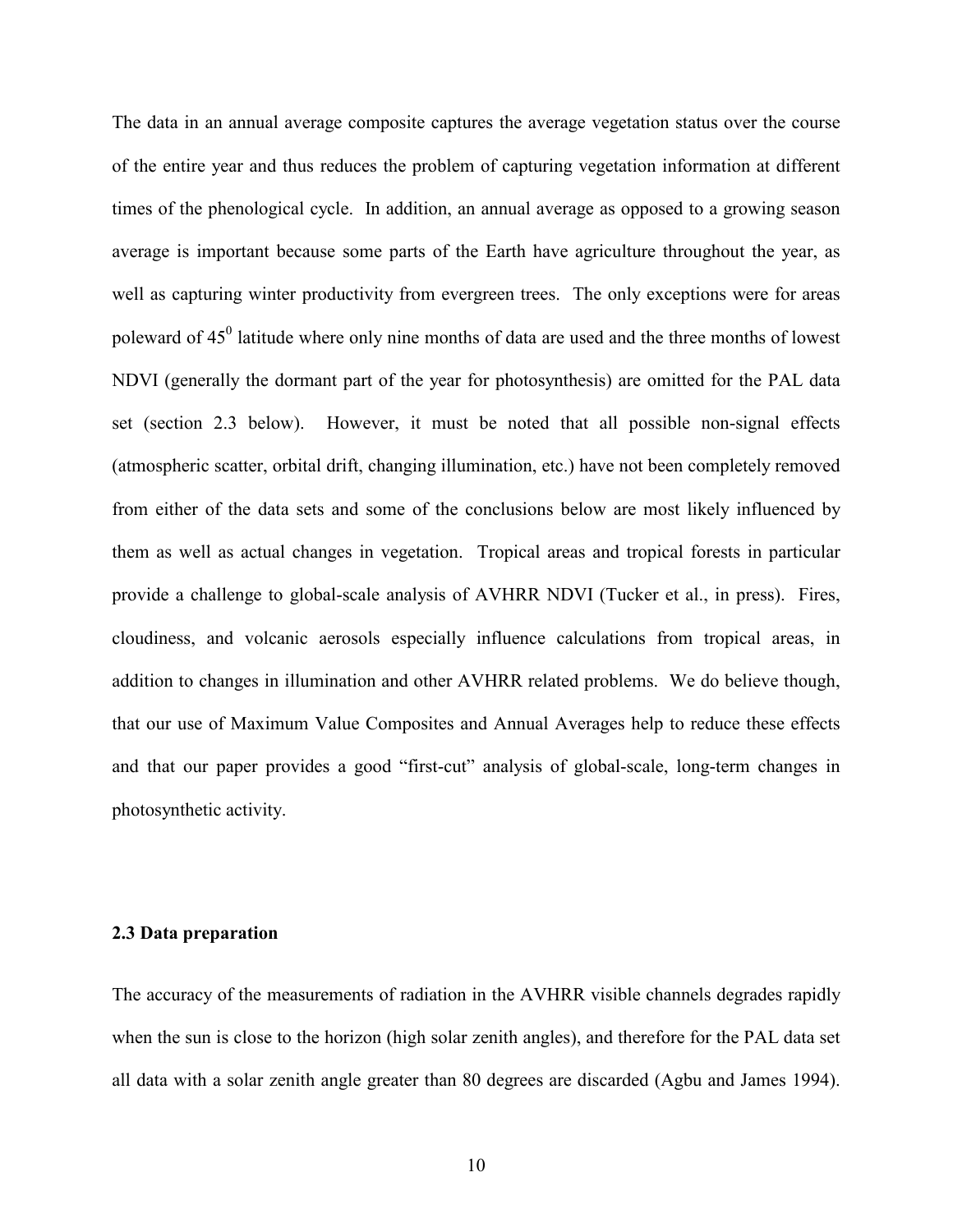In the winter hemisphere data are often discarded at higher latitudes. As the solar zenith changes along a scan, only part of the data is discarded creating a "saw tooth" pattern of missing data. This situation was extreme during the latter part of the NOAA-9 data series (1987-88) when, due to orbital drift, the late local time at satellite overpass meant that some data were collected at high solar zenith angles. To overcome the problem of missing winter data in the PAL data set, we created three annual average images with different months of the year based on latitude, and then concatenated the three images to create a global annual average image for each year. The three base images are listed below.

1. A twelve-month central Earth image from  $45^{\circ}$  N to  $45^{\circ}$  S, with  $360^{\circ}$  of longitude, created from images for all months January to December being added together with the resulting image divided by 12.

2. A nine-month northern image from  $45^{\circ}$  N to  $70^{\circ}$  N, with  $360^{\circ}$  of longitude, created from images for all months from February to October being added together with the resulting image divided by 9.

3. A nine-month southern image from  $45^{\circ}$  S to  $60^{\circ}$  S, with  $360^{\circ}$  of longitude, created from images for all months from August to April being added together with the resulting image divided by 9.

For each year these three images were concatenated together in order to produce an annual average NDVI image that had a minimum of noise, due to low sun angles, but a coverage of a maximum amount of the Earth's land surface. Together these three images capture 96.7 per cent of the non-Antarctic land area of the Earth. Because of the lack of data in September, October, November and December 1994 and also noise in the data for 1994, no direct data from 1994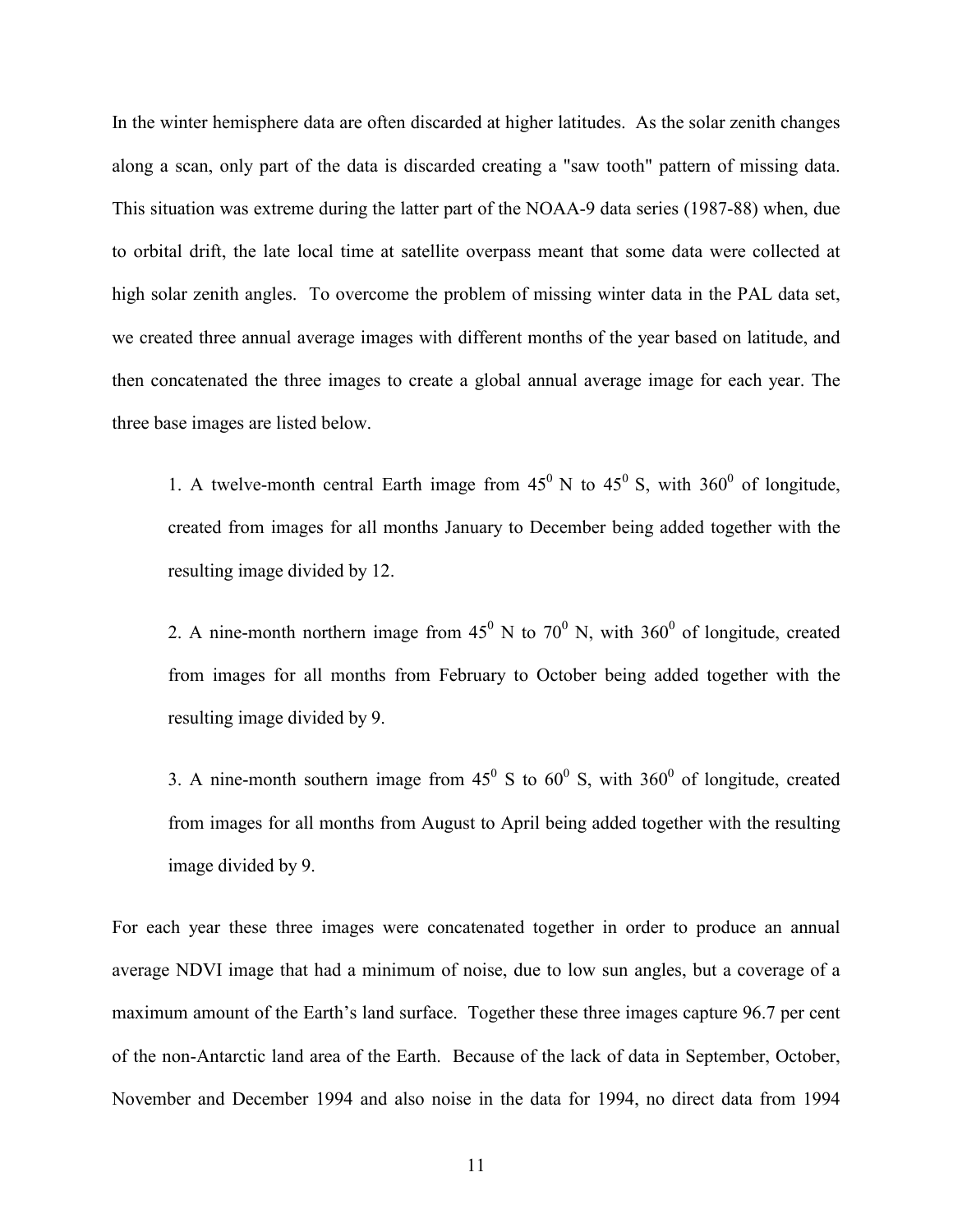were used in the PAL data for this study. In order to create continuity within the long-term data set, a PAL image data set for 1994 was created where the image for 1994 is an average of the images for 1993 and 1995. The GIMMS data set did not have missing winter data and so we did not exclude winter months from the data, but we did window out the data to be directly compatible with the spatial extent of the PAL data, namely  $60^{\circ}$  S to  $70^{\circ}$  N.

To determine change over the course of 18 years (1982 to 1999) a univariate differencing, or simple differencing, methodology was undertaken. Simple differencing is the difference between the values of the same pixel in two spatially registered images of the same area at different dates and has been found to be one of the more accurate change detection techniques (Woodwell et al, 1983, Jensen 1996, Singh 1986, Singh, 1989). The simple differencing technique is most appropriate where the objective is not to classify the specific land covers, which do change, but rather to assess the amount and direction of major change.

We processed both the PAL and GIMMS data sets at the beginning and end of the time series. The annual average images of 1982 and 1983 were added together and divided by two to create a 1982-83 average composite image. The images for 1998 and 1999 were also added together and divided by two to create a 1998-99 average composite image. These composites were created as the end points of the time series and to reduce any extremes or other anomalies in the data. We were interested in capturing long-term trends and so we wanted to reduce any seasonal or shortterm inter-annual variations. The 1982-83 average composite image was then subtracted from the 1998-99 average composite image to create a difference image where positive values indicate increases in NDVI during the time period and negative values indicate decreases.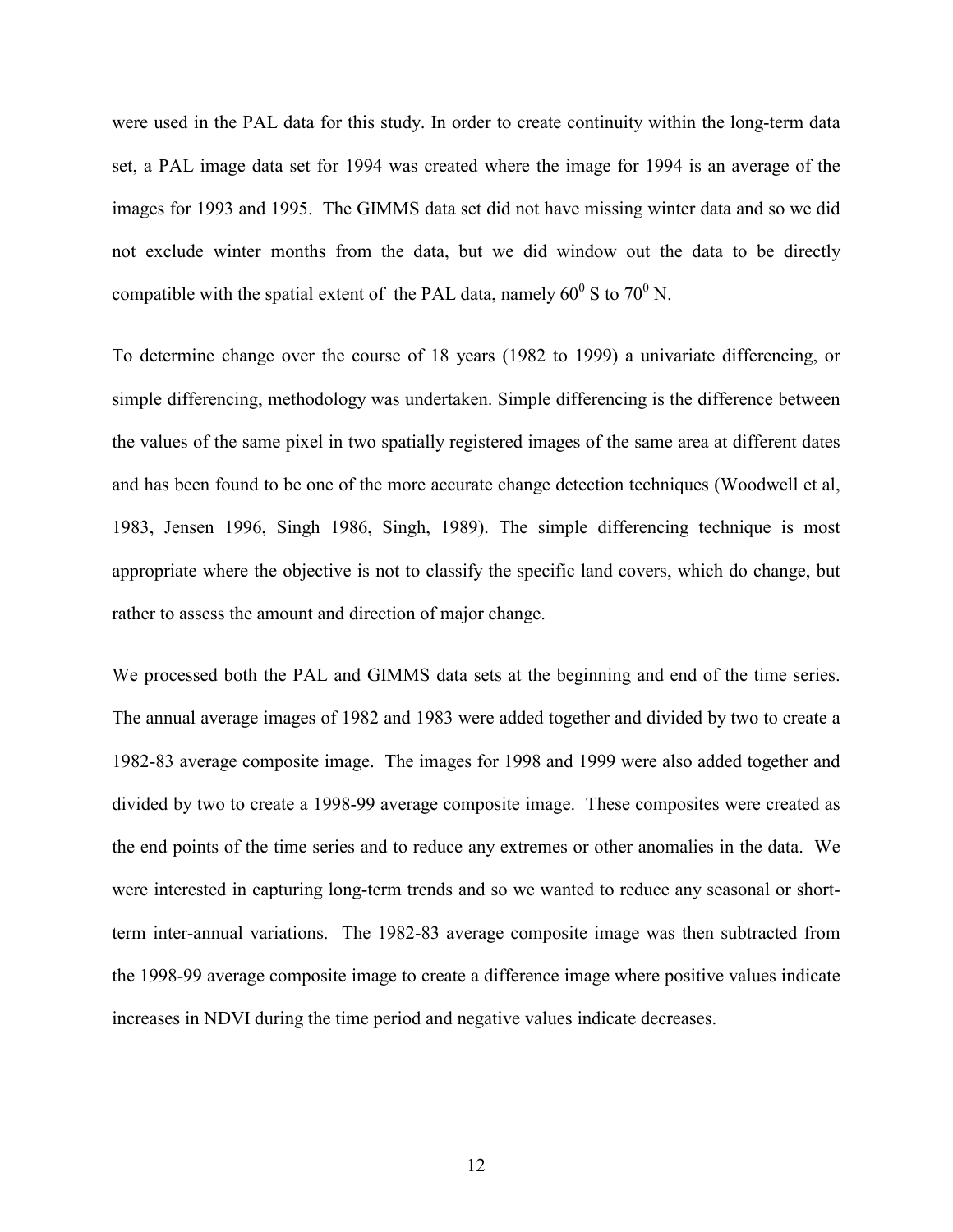To determine the per cent change in NDVI between 1982-83 and 1998-99, the difference image (1998-99 minus 1982-83) was divided by the 1982-83 average image creating a per cent change image. To show the direction and magnitude of change, a simplified threshold image was created where the per cent change image was value sliced into five categories based on the percentage of change:  $1$   $\leq$  -8 per cent change, 2) from -8 to  $\leq$  -4 per cent, 3) from -4 to +4 per cent, 4) from  $> +4$  to  $+8$  per cent and  $5) > +8$  per cent change.

Some of the vegetation change since 1982 has been ephemeral, but much has been persistent (Menzel and Fabian 1999, Walther et al. 2002). To determine the pixels of persistent increase and persistent decrease in NDVI throughout the period, we created an index of persistence. First we produced the simple difference NDVI image for seven time periods that increased in length: years 1982-1987, years 1982-1989, years 1982-1991, years 1982-1993, years 1982-1995, years 1982-1997 and years 1982-1999. We then created per cent difference images by dividing each of the resulting images by the 1982 image, and then we created a per cent threshold image where each pixel falls either above or below a threshold per cent of change. For the first two periods the threshold was 2 per cent, for the next three periods it was 3 per cent, and for the final two periods it was 4 per cent. For each period a score of 1 was given to the pixels increasing above the threshold and a score of –10 to the pixels decreasing below the threshold. A magnitude of difference was used so that no persistently increasing (decreasing) NDVI would have a single period of decrease (increase). The sum of these scores was used to indicate persistent pixels where a score of 5, 6 or 7 indicated persistently increasing vegetation (no periods of decrease beyond threshold) and a score of –50, -60, and -70 indicated persistently decreasing vegetation (no periods of increase beyond threshold). We also included a score of -4 (six positive increases and one negative) in the persistent increase and a score of -59 (six periods of decrease and one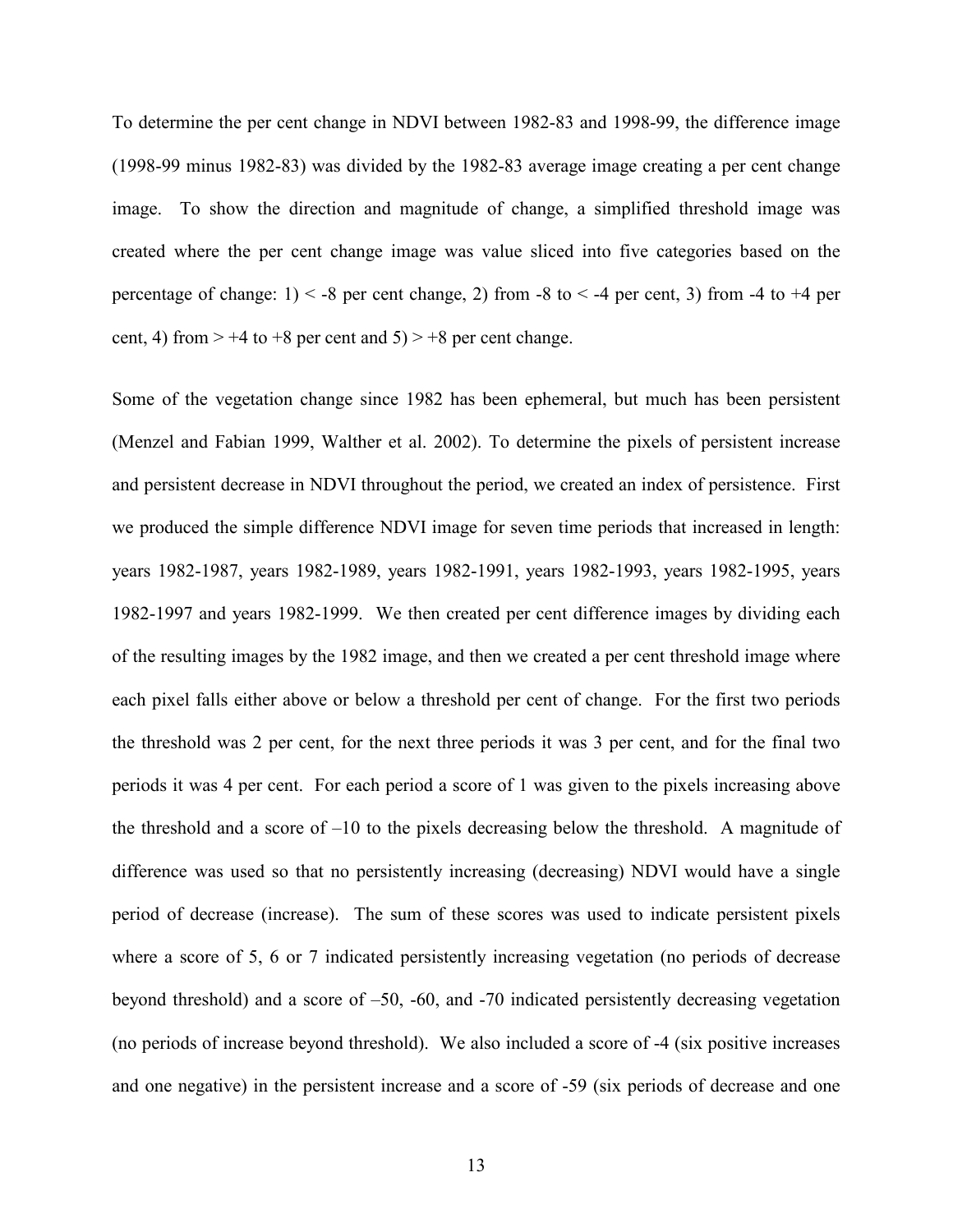period of increase) as persistent decline. An image based on these scores was used to mask out non-persistent pixels in the normalised simple differencing image of 1998-99 minus 1982-83 divided by the image for 1982-83. The resulting images for the PAL data (figure 1) and the GIMMS data (figure 2) show the spatial distribution and magnitude of persistently increasing and persistently decreasing NDVI across the globe.

To analyse changes in land cover types for the PAL and GIMMS data, we used the University of Maryland Global Land Cover Facilities' land cover (8 km) image (DeFries et al. 1998). This image was derived from the PAL data (same projection and same pixel size as the PAL data used in this paper) and is classified into 13 land cover types. In Idrisi we resampled the land cover image to fit the projection and parameters of the GIMMS data. We overlaid this image on our vegetation change images to extract percentages of land cover types experiencing change.

After all of the PAL data were processed, we produced an analysis of the annual average NDVI data for the Sahara desert (5.7 million  $km^2$ ) and the Taklimakan desert (0.25 million  $km^2$ ) as calibration zones and found that although the NDVI varied slightly from the base year of 1982, the end values used for the simple differencing, 1982 and 1999, were only 0.1 per cent and 0.7 per cent different respectively from each other (see figure 3a). Therefore we did not recalibrate the PAL data. We also produced an analysis of the same calibration zones for the GIMMS data and found less variability throughout the time series (figure 3b).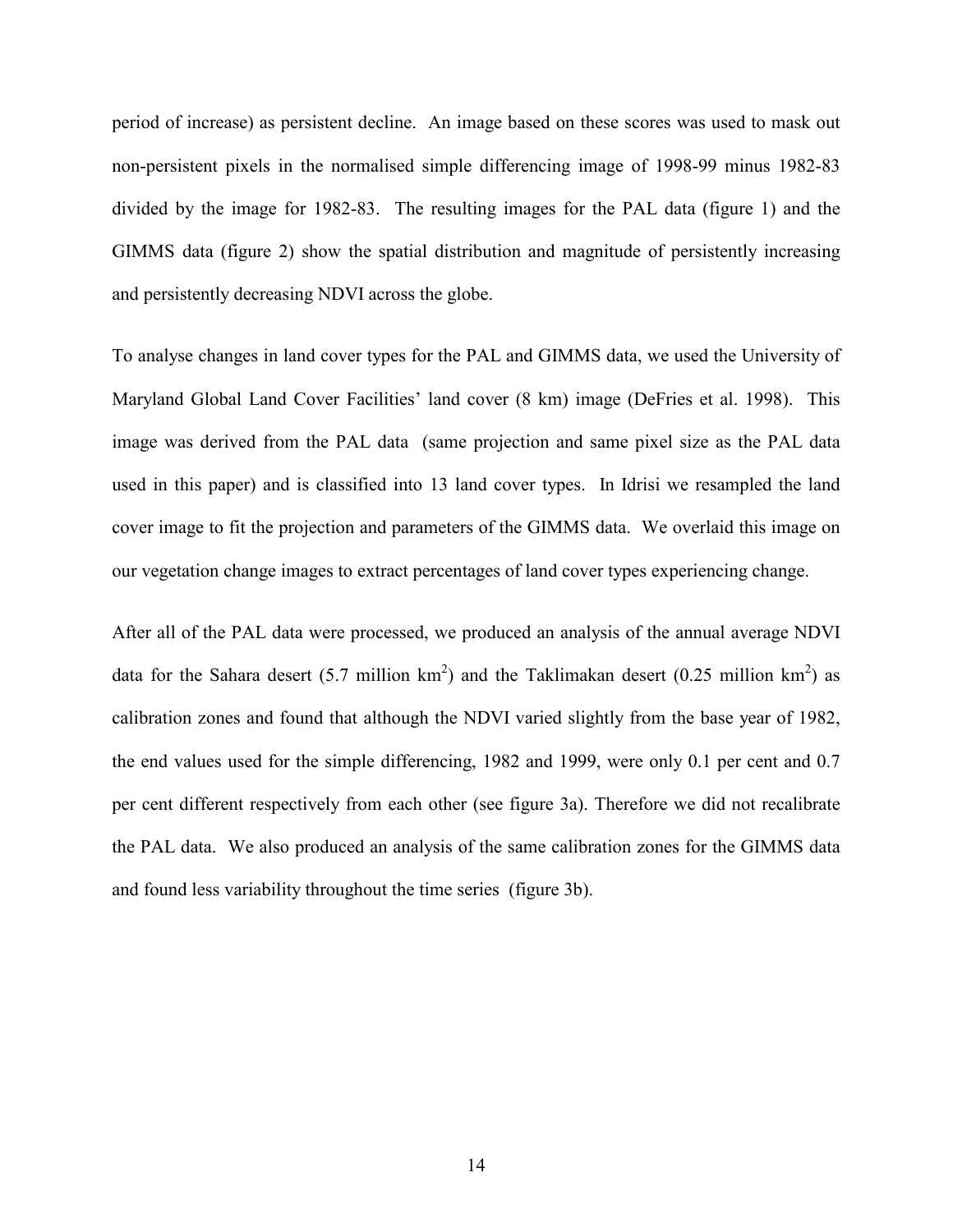## 3. Results and discussion

#### 3.1 Overview

Between 1982 and 1999 the general trend of vegetation change throughout the world has been one of increasing photosynthesis as represented by NDVI. For the PAL data, globally more than 30 per cent of land pixels increased in annual average NDVI greater than 4 per cent (table 1) and more than 16 per cent persistently increased greater than 4 per cent (table 2). During the same period less than 2 per cent of land pixels declined in NDVI (table 1) and less than 1 per cent persistently declined (table 2). On every continent over 20 per cent of land pixels increased in annual average NDVI more than 4 per cent (table 1) and only Australia had less than 10 per cent of the pixels showing a persistent increase (table 2). Concerning the GIMMS data, even more areas were found to be persistently increasing (greater than 20%) and persistently decreasing (more than 3%) (Table 2). Changes in vegetation photosynthetic activity across the globe are clearly showing a spatial clustering (figures 1, 2). Europe and North America have the greatest percentage of pixels persistently increasing in NDVI, while Australia, South America, and Africa have the greatest percentage of pixels showing a persistent decline (table 2). In our research we were not only interested in finding areas of significant increase or decrease, but we were also interested in understanding the inter-annual patterns of change from 1982 to 1999 (figure 3). Both areas of increase and areas of decrease show the following four broad patterns of change.

- 1) a discrete period of change or step change (figure 3c);
- 2) a progressive change with minor inter-annual fluctuations(figure 3d);
- 3) a cyclic pattern of change with a moderate level of inter-annual fluctuations(figure 3e);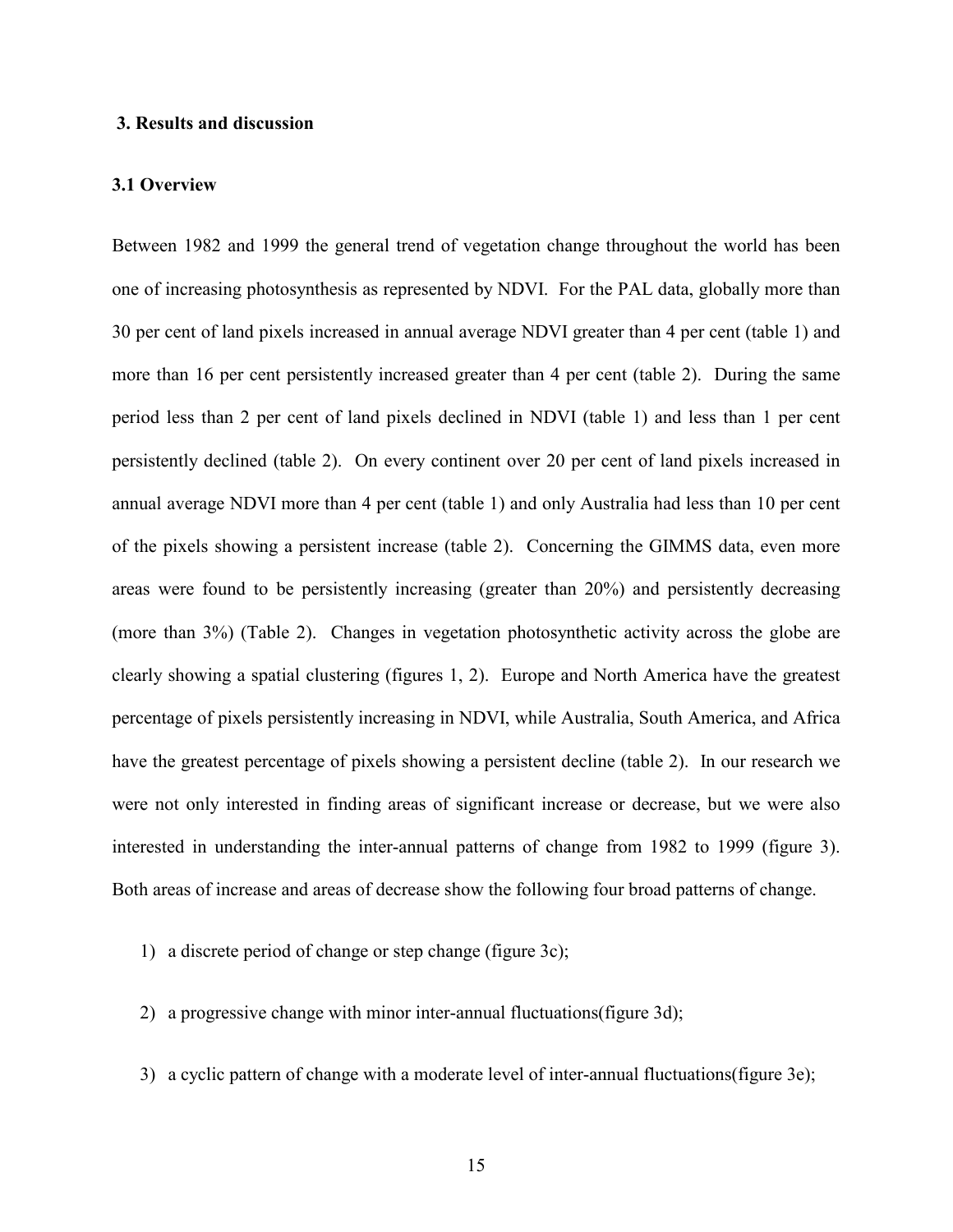4) a pattern with severe fluctuations between 1982 and 1999, so much so that an opposite change could be recorded for several years throughout the time period (figure 3f).

For the initial simple differencing image (1998-99 minus 1982-83) for both data sets, approximately half of the pixels increasing and decreasing beyond the 4 per cent threshold level displayed a high range of inter-annual fluctuation and most were filtered out with the persistence index (described in the methodology section above).

## 3.2 Filtered areas

Both the PAL and the GIMMS data sets displayed similar effects from filtering. For brevity our analysis of filtering focuses on the PAL data. Most of the pixels filtered out using the index of persistence were those of moderate change  $(+/- 4$  per cent to 8 per cent) (tables 3, 4, 7). These filtered pixels displayed wide fluctuations of change (pattern number 4 above). Decreasing NDVI was filtered out at a higher percentage than increasing NDVI (tables 4, 7). This was especially true for the GIMMS data. Two factors could be causing this to happen. First, the broad overall global trend was one of increasing NDVI, and so areas of decrease could have been pixels in a minor period of decrease during the time period, while much of the time series showed a positive increase or neutral state. Second, this could be due to the nature of the declining NDVI where many of the areas of declining NDVI are discrete declines which occur for a specific period of time, because of (say) deforestation, and if this discrete period did not start until the 1990s it would not fall into the category of persistent decline for the entire time series which began in 1982.

Looking at a regional perspective, the filtered areas are found throughout much of the world, and most of these areas are widely spread out. Concerning areas of increasing NDVI, there are a few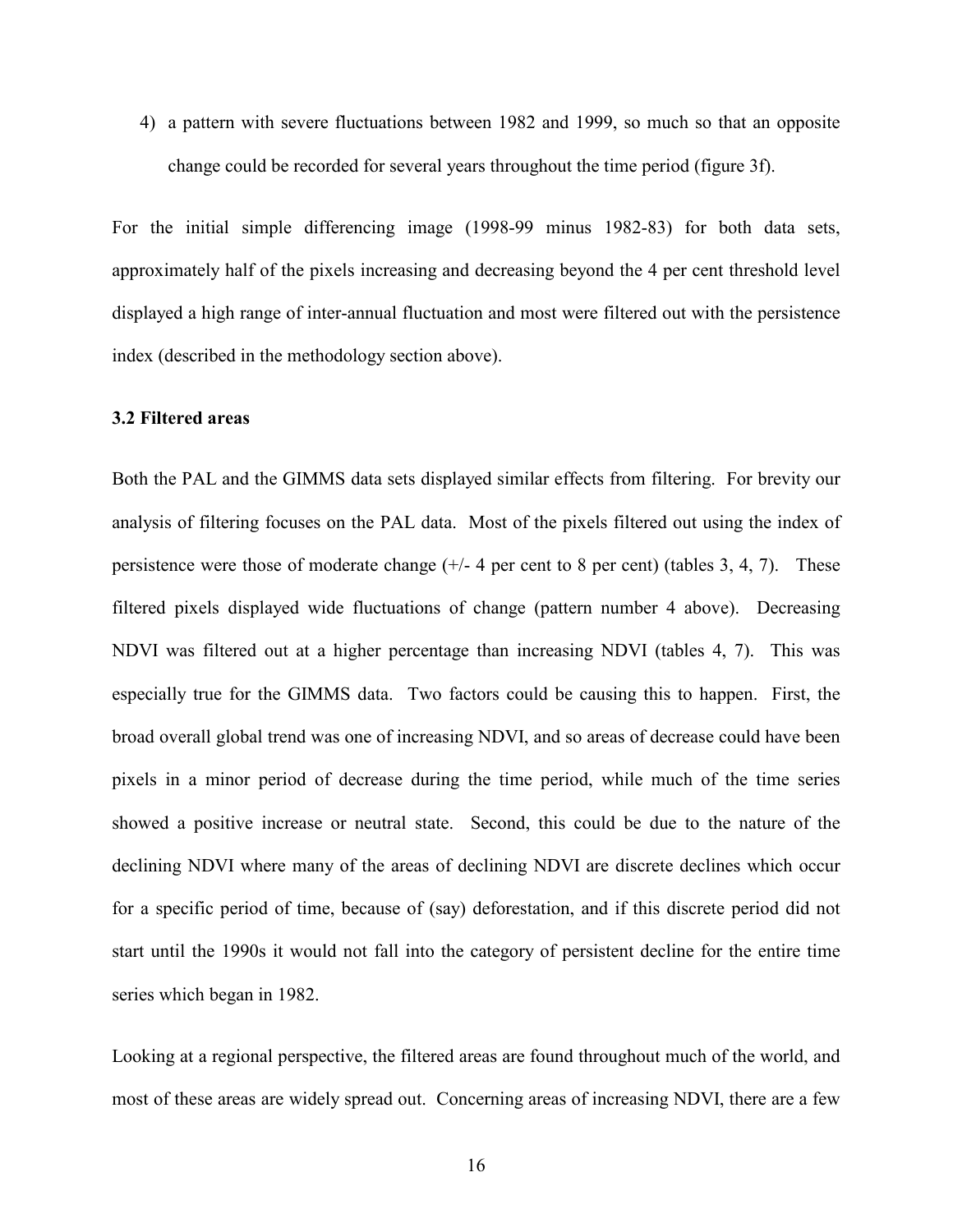large areas of distinct clustering, notably: southeast and western Australia; eastern Mongolia and Inner Mongolia (China); western Iraq and north-western Iran; much of Turkey; the western Georgia-Russia border region; central Romania; north-western Iberian Peninsula; parts of the African Sahel, especially in central Chad; north-eastern Kenya into south-eastern Somalia; southcentral Mozambique; the Pampas region of Argentina; the coastal border region of Ecuador and Peru; north-central United States, especially in the Great Lakes region and the Dakota prairie; eastern Newfoundland (Canada); and northern Manitoba along Hudson Bay (Canada). Each of these regions has a similar temporal profile in that the change in NDVI varies widely between 1982 and 1999, although the specific variations are different for each region.

There are undoubtedly numerous causes for these fluctuations for each of the areas, but climate variation is a major reason as some of these regions have already been identified as highly susceptible to ENSO events, such as southwest Australia, southern Africa and southern South America (Myneni et al. 1996, Anyamba et al. 2001). In addition, other vegetation zones such as the savannas and grasslands of the African Sahel are known to be variable because of large-scale climatic variations (Zeng et al 1999).

We not only analysed change from a regional perspective, but we also analysed it from a land cover perspective (tables 5, 6, 7). We found the widely fluctuating pixels (pattern number 4 above, and filtered out) in all land cover types, with the greatest percent of pixels filtered out being areas of mild increase and mild decrease with a higher overall filtering in the decreasing NDVI. Here we do not present temporal profiles or explanations for all of these areas, but we do show two interesting cases, Australia and the Ecuador – Peru coastal region.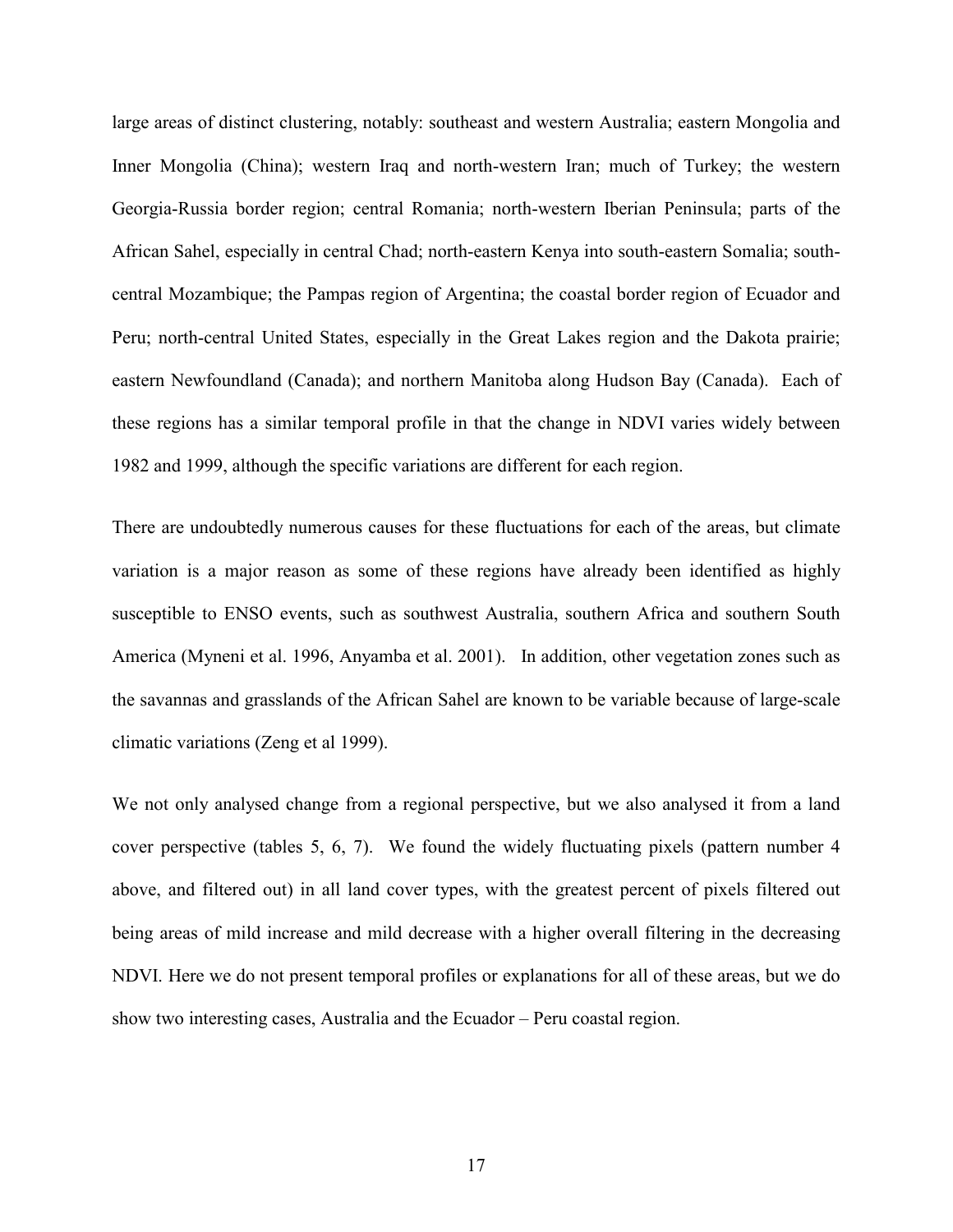Two large regions of fluctuating NDVI values, one in western Australia  $(16,000 \text{ km}^2)$  and the other in eastern Australia  $(17,000 \text{ km}^2)$ , show PAL data temporal profiles of fluctuations that indicate a pattern of ENSO influence (figure 4b). The pixels not filtered out in these areas, demonstrating a progressive increase, tend to be those that fall above the 8 per cent threshold and are also influenced by the ENSO events, but have some strong underlying rise throughout the period. A profile of persistent increase  $(13,000 \text{ km}^2)$  shows the underlying trend (figure 4d). The coastal Peru and Ecuador border region is characterized as an arid and semi-arid region with a low level of vegetation photosynthesis. The dominant land cover here is open shrubland (Defries et al. 1998). During ENSO events these regions receive additional moisture and thetemporal PAL data NDVI profiles of this region clearly reflect the ENSO influence on vegetation. The varying pixels are picking up the signal of increased precipitation related to El Niño and a consequent increase in NDVI. In non-El Niño years there are deep decreases of NDVI. This is a region sensitive to change as figure 4a shows variations of over 200 per cent.

Concerning areas of negative values filtered out, many are widely distributed. Three areas of clustering include north-central Australia, north of the Caspian Sea, and a number of locations in South America. These regions show considerable fluctuation in their temporal profiles and interpretation of them is inconclusive.

#### 3.3 Persistent change – PAL data

Major areas with a clearly defined persistent increase (numerous spatially coherent pixels with >8 per cent increase) in the PAL data include ten broad areas: western Australia, North China Plain, India, coastal west Africa, east Africa, Turkey - Iraq, central-northern Europe, north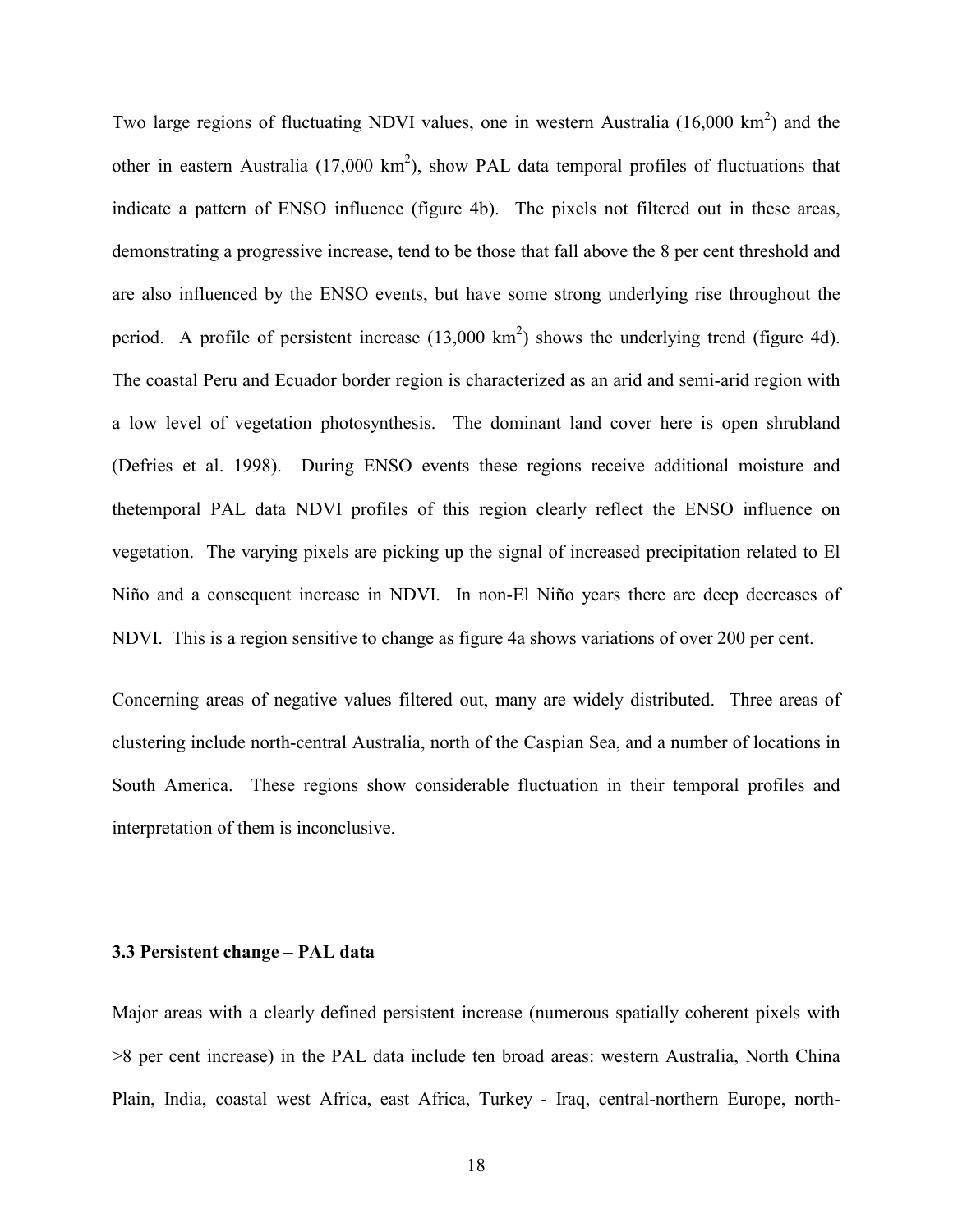eastern South America, south-eastern Canada, and north west Canada. All of these areas have a cyclic pattern, although some of the patterns are more pronounced than others. Except for western Australia and the Turkey-Iraq region, all of the other major areas of greater than 8 per cent increase also have substantial areas of 4 to 8 per cent increase (figure 1).

There are fewer major areas of vegetation decrease at the global scale: they include central Australia, southern Iraq and a scattering of places in South America. Of these three major areas, the declines in Australia show considerable inter-annual fluctuation and appear to be related to ENSO events. There appears to have been a major decline in NDVI between 1984 and 1985 (figure 4c, 5a). Many of the declining regions of South America demonstrate clear patterns of decline (figure 4f) as do smaller areas in Africa, Canada, the Middle East and Southeast Asia (figures 3c, 4e). A very clear area of decline is that which occurred in the marshes of southern Iraq as a direct result of government policy (figure 3c).

Along with analyzing geographic regions of change, we looked at different land covers to determine if there were certain biomes that experienced change greater than others. Using as a basis the land cover map created by the University of Maryland Global Land Cover Facility (see section 2.3), we analysed change in NDVI for 13 different land cover types across the globe. Although all 13 land cover types experienced change, Evergreen Needleleaf Forest, Mixed Forest, Wooded Grassland and Cropland changed the most, with all of them experiencing high levels of increase in NDVI (tables 5, 6). For these four land cover types, more than 40 per cent of the annual average NDVI increased greater than 4 per cent (table 5) and more than 20 per cent persistently increased greater than 4 per cent (table 6). As expected, the Bare Ground land cover class experienced the least change with more than 94 per cent of this land cover category not changing. Few areas showed declines in vegetation, with only one land cover type, Closed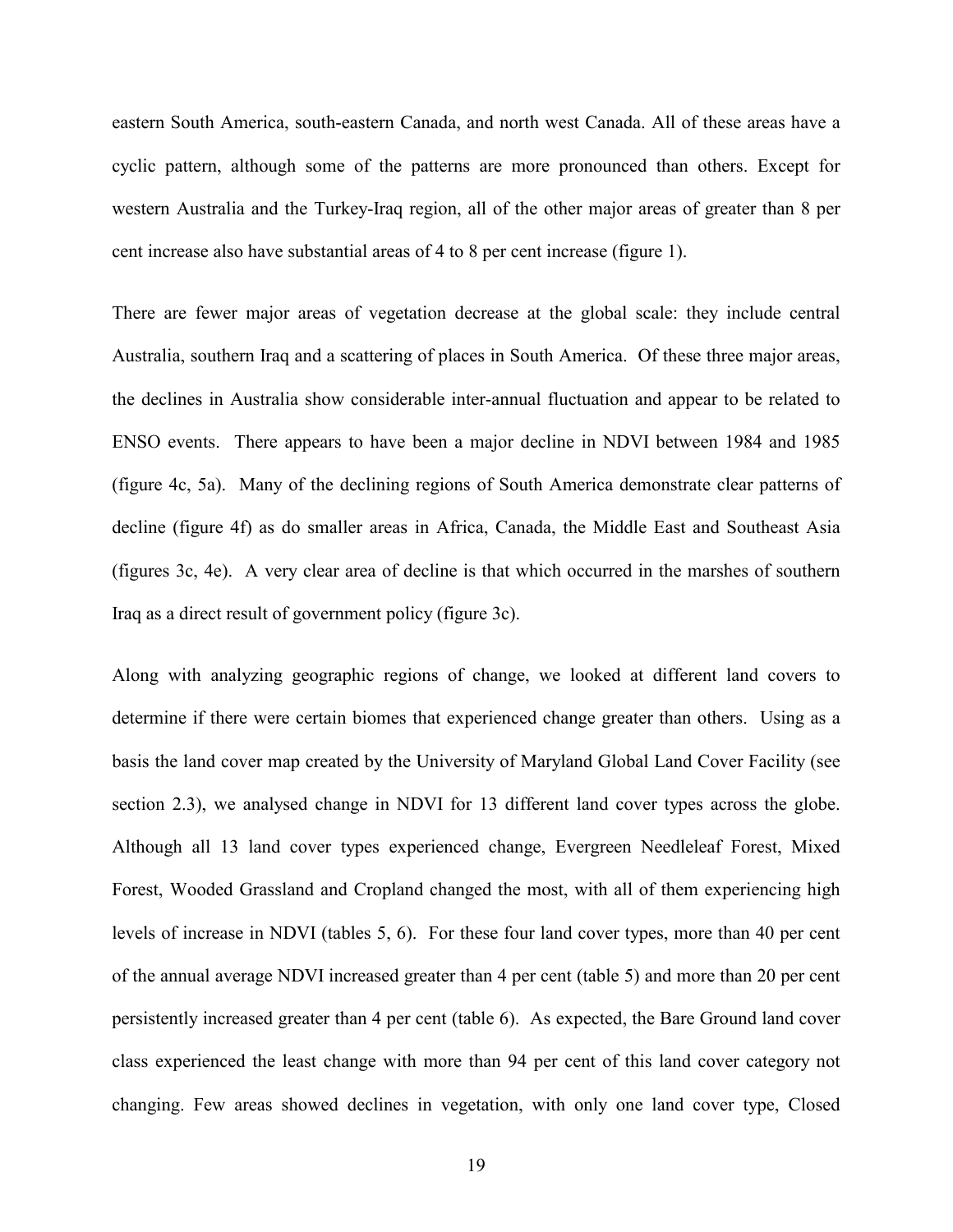Shrubland, having more than 3 per cent of the area declining greater than 4 per cent between 1982 and 1999. Much of this land cover type, however, had a pattern of considerable interannual fluctuation and so it is uncertain if there is truly a pattern of decrease for this cover type.

#### 3.4 Persistent change – comparisons with GIMMS data

As noted earlier, the PAL data and the GIMMS data are both derived from the AVHRR GAC data, but have been processed differently in order to remove various problems in the AVHRR data. The GIMMS data set is a more recent processing of AVHRR data and it appears to have reduced a number of problems found in the PAL AVHRR NDVI data. This research analyzed global vegetation change using the same methodology on both the PAL and the GIMMS data sets, with results showing patterns of change that are more similar than they are dissimilar. Of the ten broad areas of change indicated by the PAL data results, eight of these regions are also pronounced in the GIMMS data along with an additional six regions: Southeast Australia, Central Asia, southern Caspian region, areas in the African Sahel, southwestern South America, and central North America. Both data sets indicate that the majority of change on the Earth is one of increasing NDVI with only a few areas of declining NDVI. The GIMMS data set pointed to more areas both increasing and decreasing in NDVI (figure 2, table 2). The GIMMS data indicated that 24.3% of the Earth's surface was either persistently increasing or persistently decreasing in NDVI. Of that 24.3%, 85.4% was increasing and 14.6% was decreasing. For the PAL data, 17.1% of the Earth was persistently changing, with 96.4% of those pixels increasing and only 3.6% decreasing.

Comparing the data sets region by region we again found more similarity than dissimilarity. Concerning Australia, in both data sets central Australia showed broad areas of decline in

20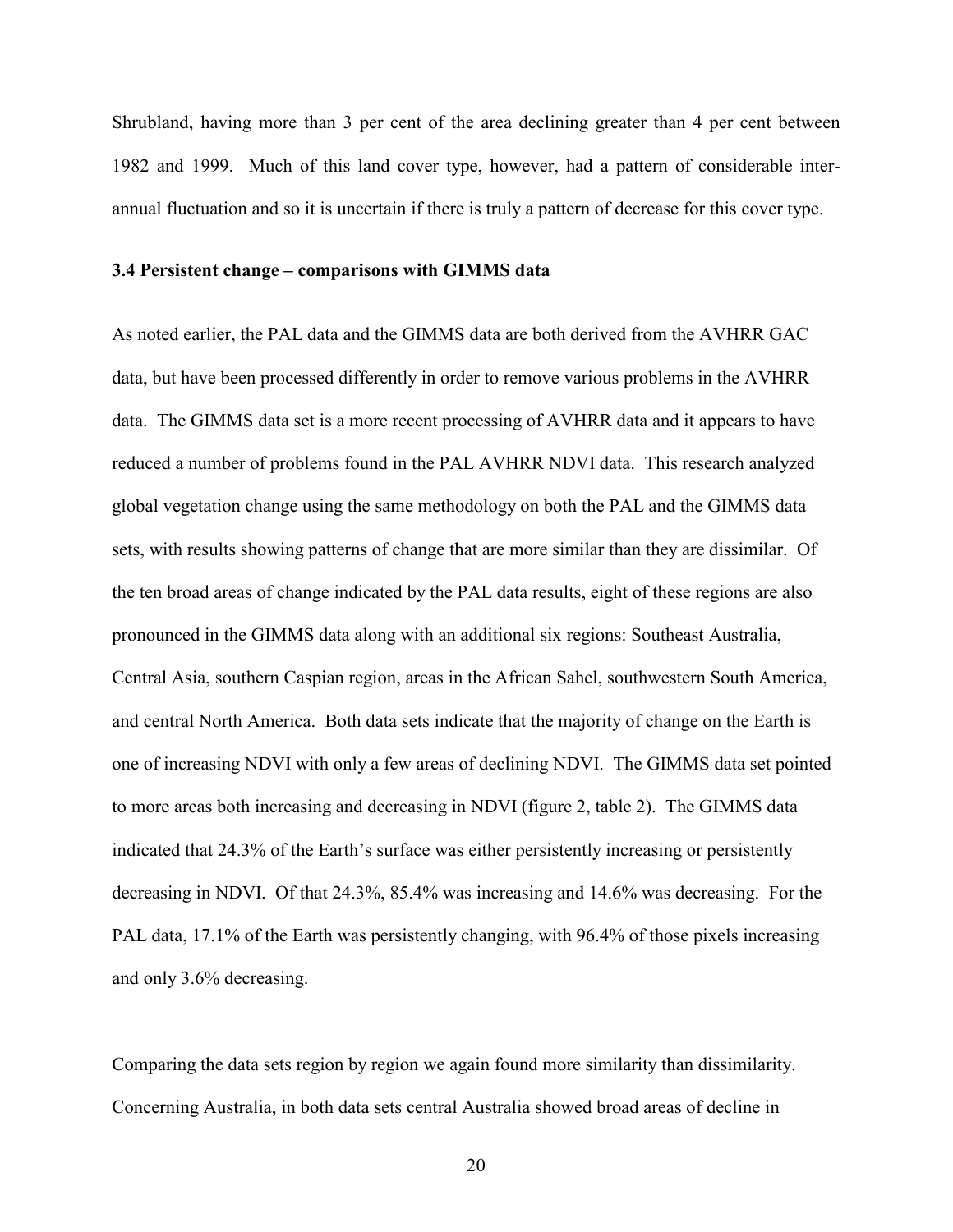vegetation photosynthesis while extensive areas in southeast and southwest showed regions of increase. The main difference is that the GIMMS data showed more pixels of increase and decrease. Many of these additional pixels found in the GIMMS data were captured by the PAL data as well, but were filtered out as not being pixels of persistent change (Table 3 Austral realm shows that almost 20% of the region had pixels of non-persistent change, both increase and decrease). This might indicate that the processing used to create the GIMMS data set has decreased the inter-annual variability of the AVHRR data (figure 5).

Concerning Southeast Asia, the two data sets show different patterns of change. The PAL data set indicates that more areas experienced change than the GIMMS data set indicates. One area of considerable difference can be found in the Philippines, where the PAL data pointed to extensive areas of mild increase (between 4 and 8%). When reviewing the Southeast Asian PAL data with temporal profiles, we found that much of the region showed considerable inter-annual variation (figure 3f, New Guinea, figure 5b, Philippines). It again appears that the GIMMS data has reduced inter-annual fluctuations, but unlike Australia this has led to a reduction in pixels indicating long-term change. One of the main concerns about the PAL data is errors found between 35<sup>0</sup> N and 35<sup>0</sup> S, where there is a positive slope over the 1981 to 2000 period, due to potential calibrations errors and orbital drift. The GIMMS data appears to have corrected aspects of this problem (figure 5b). One area, which does show up on both data sets, and in area profiling a clear progression, is that of the Mekong delta region (Figure 3d). In East Asia the two data sets illustrate different levels of change where the GIMMS data shows more areas changing than the PAL data. Similar to the situation in Australia, many of the change pixels found in the GIMMS data were filtered out as non-persistent change in the PAL data. However, one different

21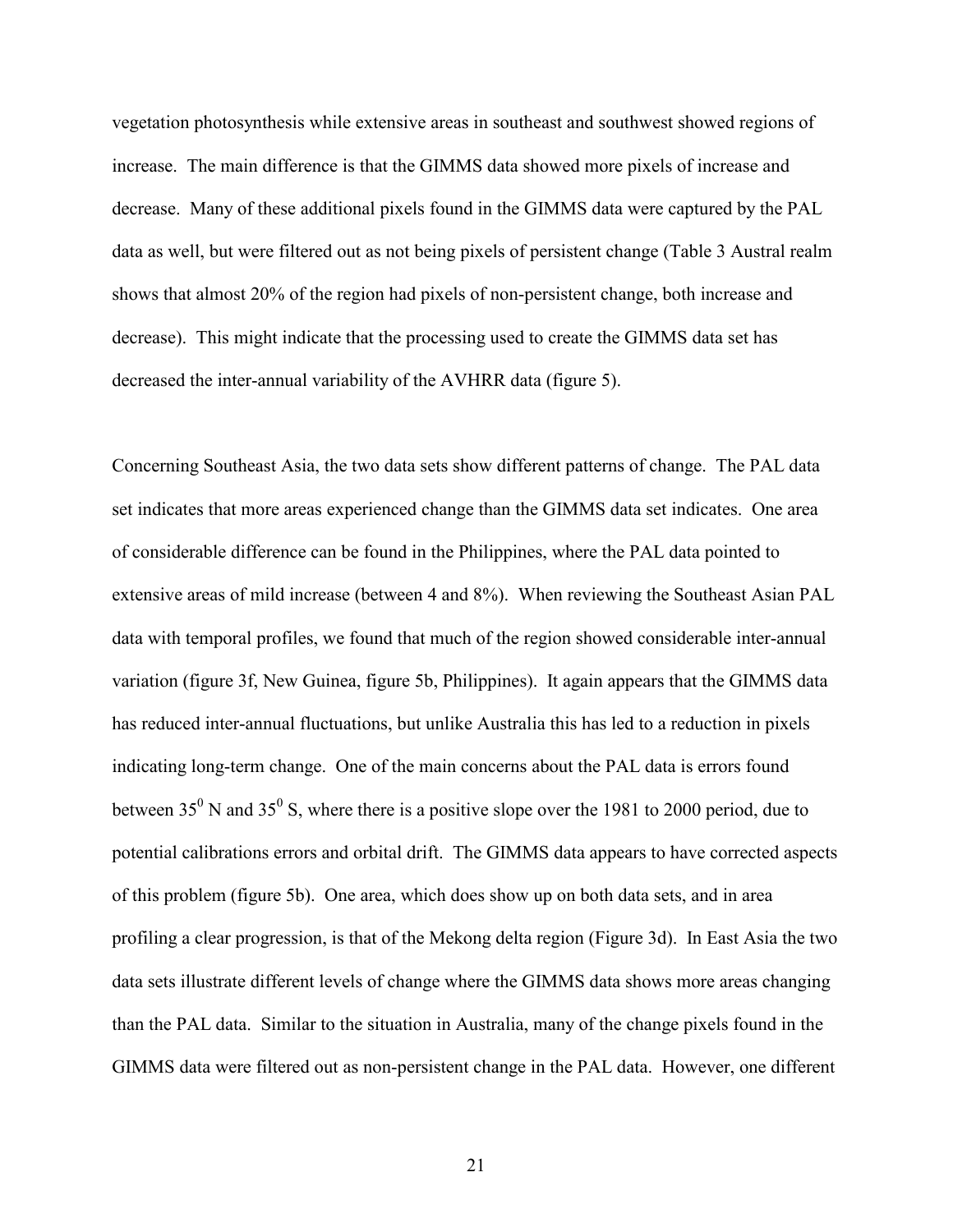issue is that the GIMMS data indicates more areas of negative change which did not show up on any of the East Asian PAL analyses, especially the broad area of change in east Siberia (the Yakutsk region) and the concentrated area of negative change in Inner Mongolia (the Baotou area). Both data sets do illustrate the increasing NDVI of the North China Plain (figure 3d). South Asia is indicated on both data sets as an area of extensive and intensive increases in NDVI. At the global scale this region stands out as a major area of increasing NDVI. The GIMMS data indicates that the change was at a greater level (more pixels greater than 8%) and there was a broader area of decline in west India (Rajasthan). Like East Asia and Australia, Central Asia is shown to have much more change in the GIMMS data than in the PAL data, where many PAL pixels were filtered out as non-persistent change. Southwest Asia shows many similar patterns in the two data sets except that once again the GIMMS data set shows more areas of increasing and decreasing NDVI. Like East Asia, the GIMMS data shows regions of decline that none of the PAL analyses indicated. Both data sets did show the decline of NDVI in the southern marsh region of Iraq and the greening up of the Tigris-Euphrates region as well as the greening up of agricultural regions in Saudi Arabia. One major difference is the increasing NDVI found in the GIMMS data at the southeastern portion of the Arabian Peninsula (figures 2, 5c). The PAL data filtered out the change as non-persistent.

In Europe, although both the PAL and GIMMS data sets show similar broad patterns of change, there are three large areas of distinct differences. On the PAL data, southern Sweden is indicated as an area of extensive increasing NDVI, while it is not on the GIMMS data and some parts are even indicated as areas of mild decline (figure 5d). The northern portions of the Scandinavian peninsula and parts of neighbouring Finland and Russia are indicated as areas of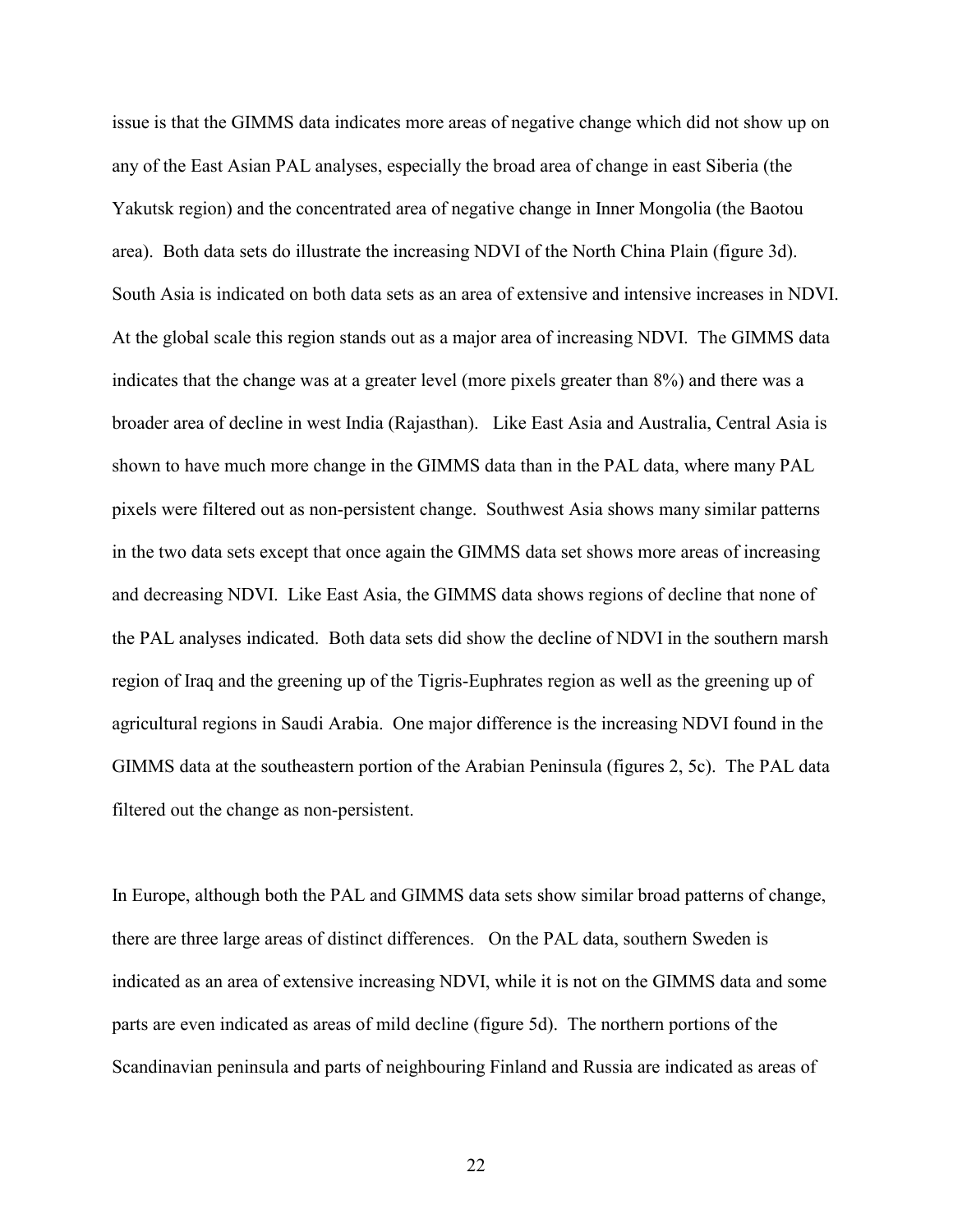intensive increasing NDVI on the GIMMS data and not as extensive or intensive on the PAL data. Finally, southeast Finland is shown to be an area of declining NDVI on the GIMMS data, while neither declining nor increasing on the PAL data. In Africa, the two data sets displayed many similar patterns. As in many other parts of the world, the GIMMS data showed more areas of change and many of these areas were filtered out from the PAL data. There were, however, two main differences between the two data sets. First, like in other parts of the world, the GIMMS data showed more areas of decline than the PAL data, and areas where filtering was not the issue. In Africa, more than anywhere else in the world the data sets differ concerning areas of decline (Table 2). The GIMMS data shows numerous areas throughout Africa indicating declining NDVI which none of the PAL data analyses found. The other major difference is that the PAL data indicates coastal West Africa as a broad coherent area of increasing NDVI, while the GIMMS data do not. The GIMMS data shows parts of this area increasing, such as the Niger Delta, but not the region as a whole like the PAL data does (figure 5e, 5f). The GIMMS data also shows more of the West African Sahel region and northern Africa greening up than the PAL data, but as in other parts of the world many PAL pixels in these regions were filtered out.

In South America many of the broad patterns of change were similar, especially when considering the pixels filtered out from the PAL data. Again like other part of the world, the GIMMS data indicates that there are more areas declining in NDVI, though the two data sets do show many similar areas of decline (figures 1, 2; Table 2). Another difference is that the southwestern portion of the continent shows a much greater increase in NDVI in the GIMMS data than in the PAL data. Central America and the Caribbean show greater change in the results from the PAL data than from the GIMMS data, though not as extensively as in Southeast Asia.

23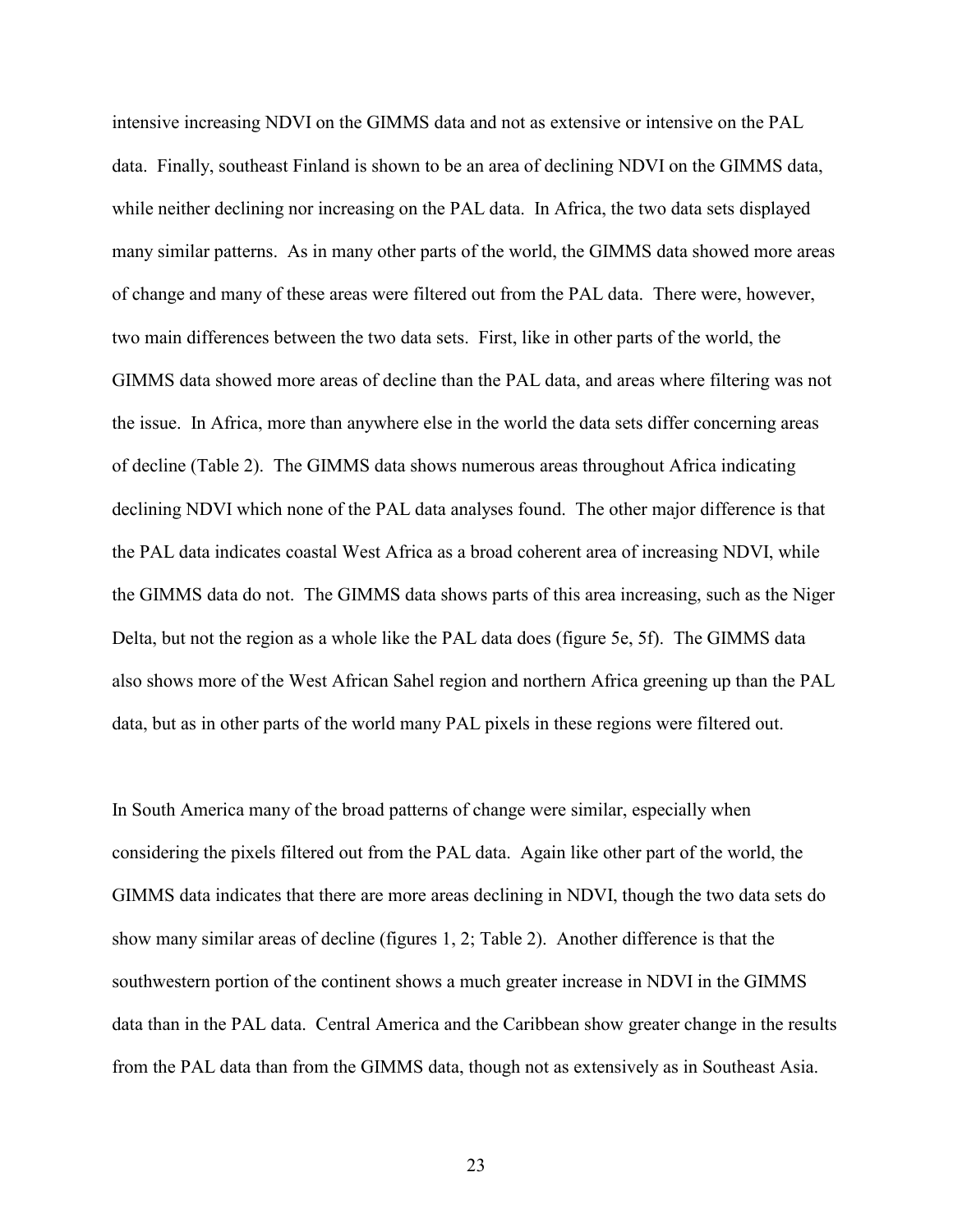The one exception is the island of Cuba which shows more change in the GIMMS data, though like elsewhere the PAL data where filtered out for much of Cuba. Another difference is that there are more pixels of decline in the GIMMS data. For North America, like much of the world, the GIMMS data show more areas increasing and decreasing in NDVI. Like other areas as well, areas of increase on the GIMMS data, but not on the PAL data are areas where the PAL pixels were filtered out. There is, however, a major pattern of increasing NDVI (>8%) on the GIMMS data which stretches west from the central western shores of Hudson's Bay which does not show up as extensive on the PAL data and have not been filtered out. Another major area of distinction similar to coastal West Africa and Southeast Asia is that the southeastern portion of the United States is shown to be broadly increasing in NDVI on the PAL data, but not on the GIMMS data.

Overall both data sets displayed more similarity than dissimilarity, and both data sets indicated that much more of the Earth has been increasing in NDVI than decreasing. The GIMMS data shows more areas increasing and decreasing in NDVI than the PAL data. The GIMMS data also shows that the increases and decreases are of a greater intensity (a higher percent of pixels greater than 8% change). For many parts of the world the larger areas of increase in the GIMMS data includes pixels which were filtered out of the PAL data. Most of the additional areas of decline found on the GIMMS data, however, were never captured by the PAL data. The GIMMS data set is a reprocessing of AVHRR data due to concerns found in the PAL data, especially for areas between  $35^0$  N and  $35^0$  S. Most of the differences found between the two data sets do fall within this latitudinal range. Based on the comparisons of temporal profiles between the two data sets (figure 5), the GIMMS data appears to have reduced inter-annual variations.

24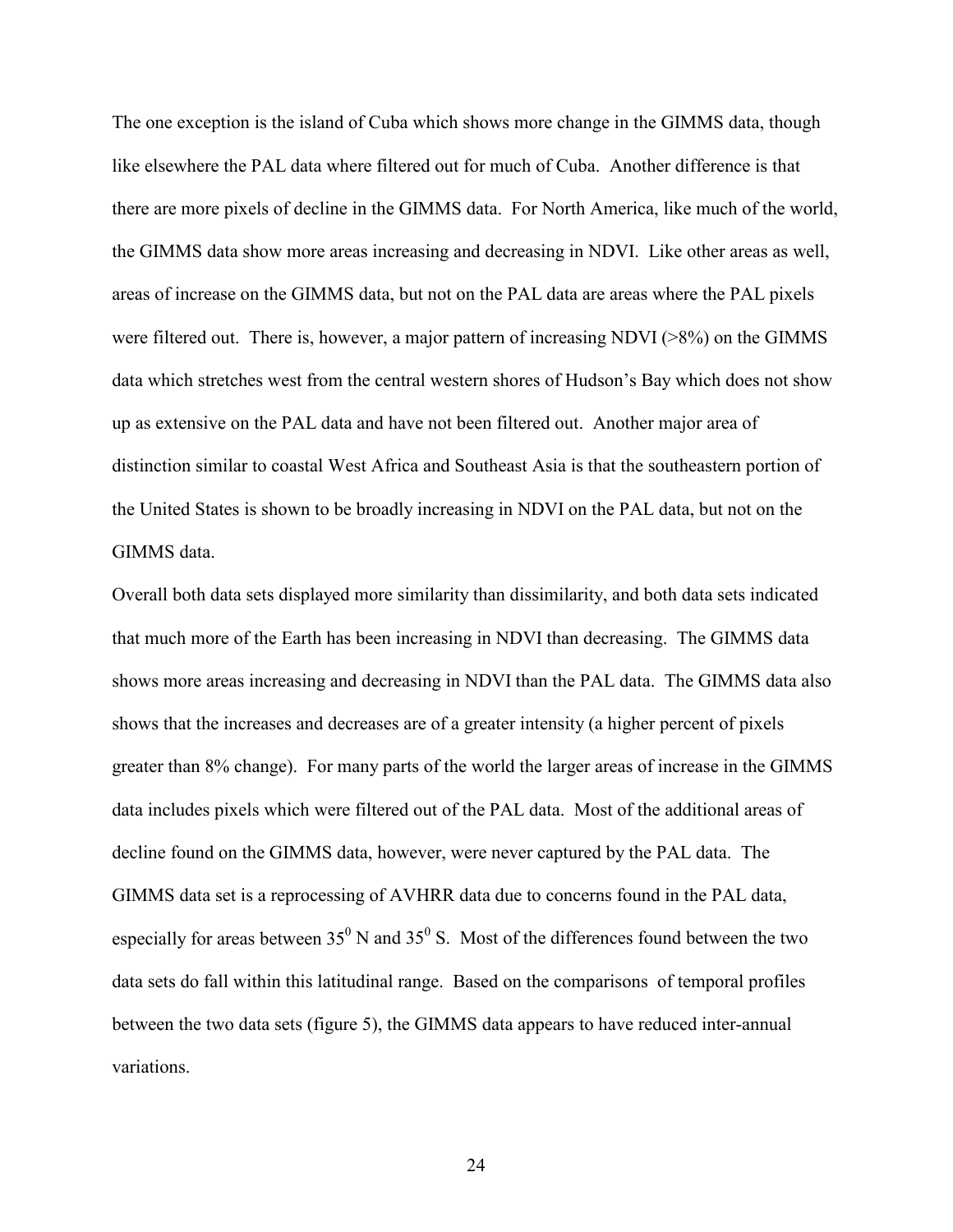#### 3.5 Reasons for change

Climate change, and in particular global warming, has been postulated to be a major driver in changing the flora and fauna throughout the world (Walther et al. 2002, Hughes 2000, Peñuelas and Filella 2001). In addition to temperature change, associated precipitation change and increases in atmospheric carbon dioxide have had an influence on vegetation change (Myneni et al. 1997, Ichii et al. 2002). The change in climate, which affects vegetation broadly, appears to be most influential at higher latitudes (Hansen et al. 1999, IPCC 2001, Slayback et al., 2003, Zhou et al. 2001) with much of the increase in photosynthesis across northern Europe and North America being driven by an increase in winter temperatures along with an earlier arrival of spring and a later onset of cooling in the autumn. Several remote sensing based studies have shown that areas in the northern high latitudes are increasing in photosynthesis and postulate that it is due to global warming (Myneni, et al. 1997, Ichii et al. 2002). Sturm et al (2001, 546) for example have noted that:

The warming of the Alaskan Arctic during the past 150 years has accelerated over the last three decades and is expected to increase vegetation productivity in tundra if shrubs become more abundant; indeed, this transition may already be under way.

We found that the NDVI inter-annual profiles for the higher latitude areas showed a cyclic pattern, which increases over time, and is consistent with a fluctuating, climate-influenced change. Studies in Europe and North America have revealed phenological trends that reflect responses to recent warming trends in higher latitudes (Peñuelas and Filella 2001, Hughes 2000).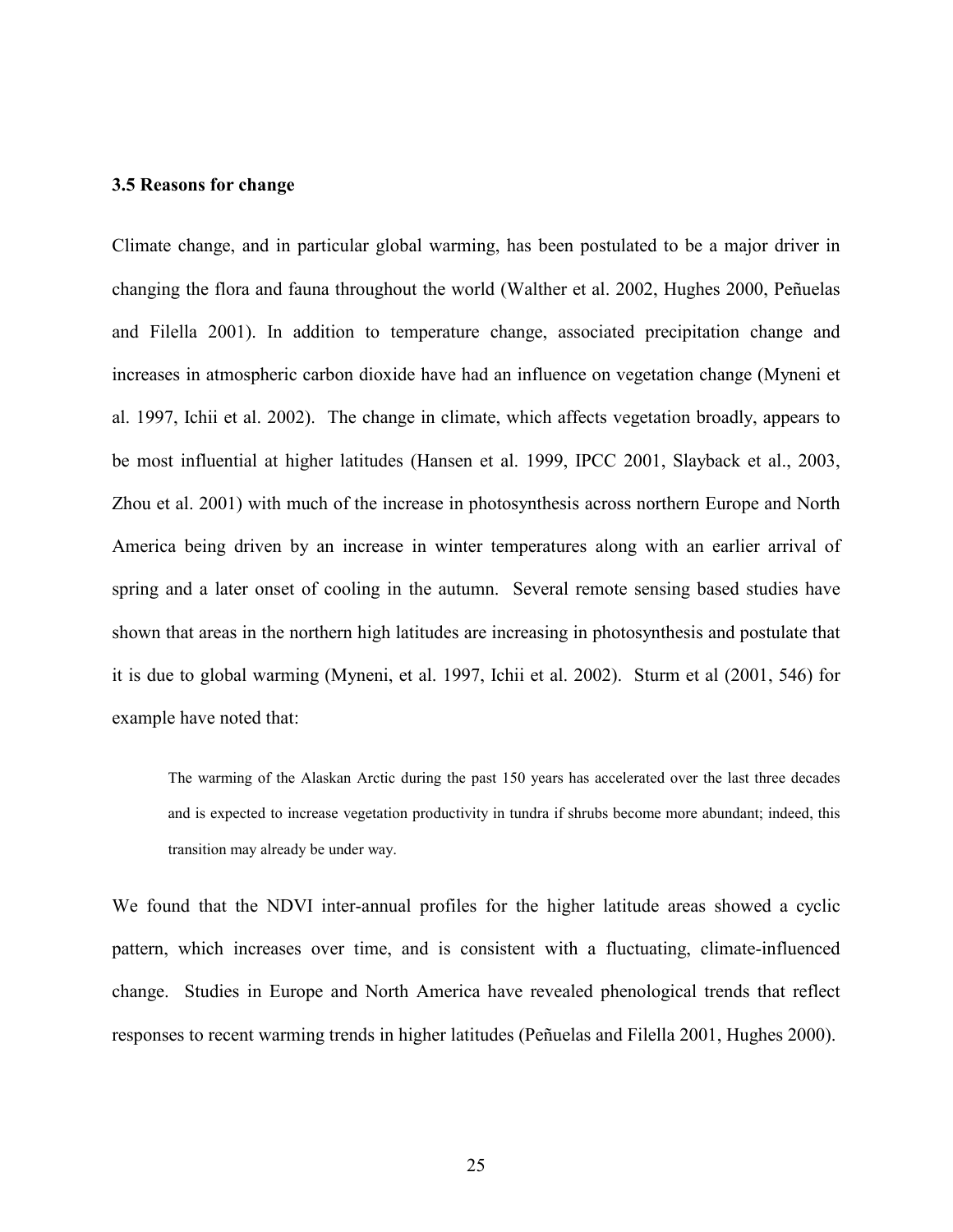The El Niño/Southern Oscillation is also a primary driver of inter-annual variability in global climate (Myneni et al. 1996, Anyamba et al. 2001). Some areas showing a potential influence in vegetation photosynthesis from ENSO events based on their temporal NDVI profiles include northeast Brazil, southern Africa, south western Australia and south eastern Australia. Many of the pixels in the unfiltered change image in these areas showed an increase in NDVI over the period, although their temporal profiles showed considerable variation that makes long-term trends uncertain.

Human activity also affects global-scale vegetation change at the decadal time scale and is responsible for both increases and decreases in vegetation photosynthesis. Human influence on vegetation change can be divided into three major factors: extraction of biological resources, improved land management and development, and altering water resources. We have found a number of examples of each factor influencing changes in vegetation photosynthesis. Many of the areas of decreasing NDVI are the result of human activity. These areas are characterised by having little inter-annual fluctuation in NDVI, but often a discrete pattern of change (figure 3c) which may result from the extraction of biological resources. For example, the Santa Cruz region of Bolivia is an area which has been experiencing intensive deforestation (Steininger et al. 2001) and shows up as an area of declining NDVI (figure 4f) as do a number of other areas in South America experiencing deforestation (Skole and Tucker 1993). Another example of the extraction of biological resources is urbanization where vegetation cover is removed by the expansion of cities. Urban areas showing evidence of decreasing photosynthesis include Shanghai, Bangkok and Yangoon, although the greatest decline around an urban area is from Guangzhou in Southern China, an area experiencing rapid urbanization (Seto et al. 2000) (figure 4e).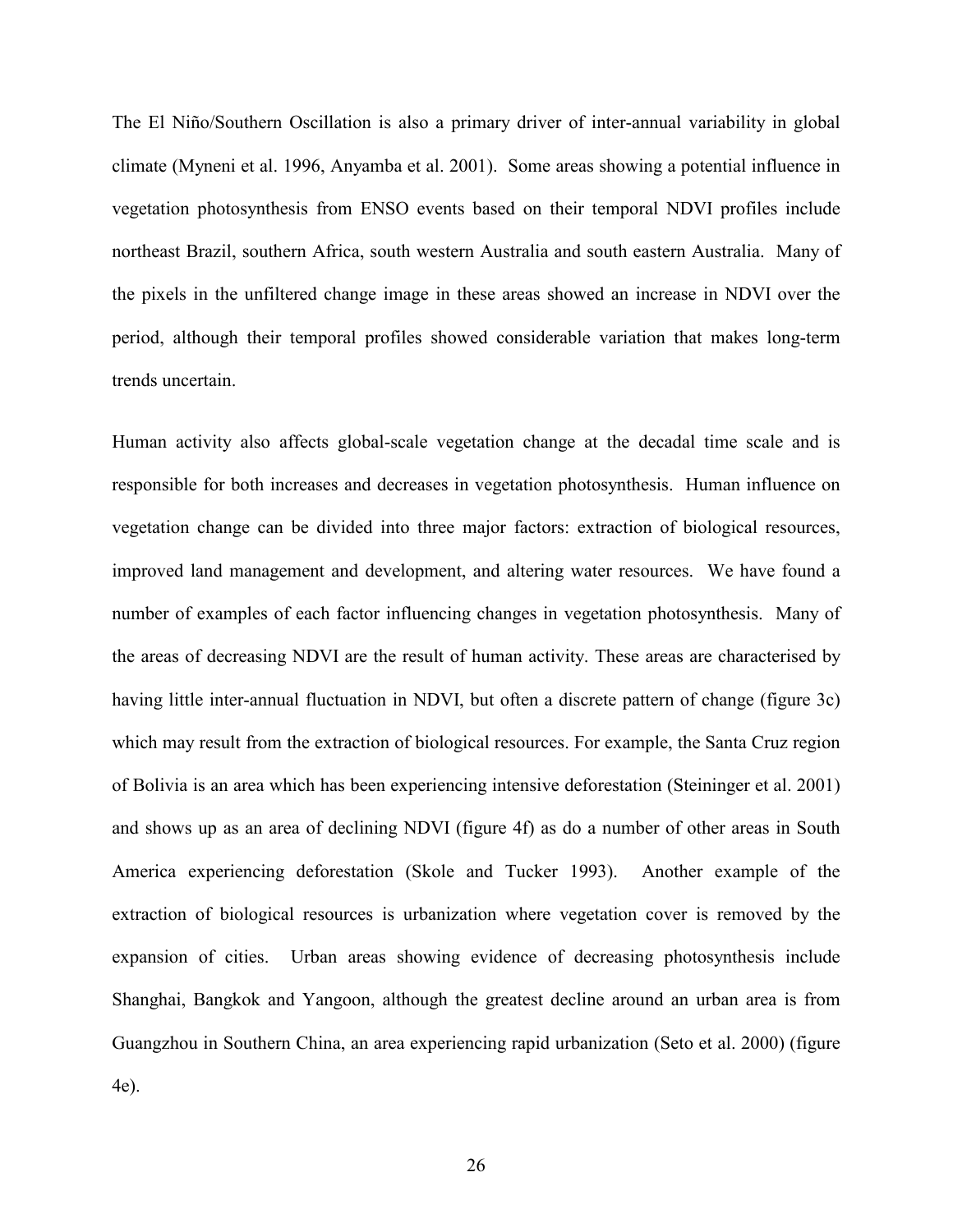Development activity by humans may also be responsible for considerable increase in vegetation photosynthesis across the globe. Photosynthesis in cropland has increased dramatically throughout the world (table 5, 6). For example, cropland had the greatest area increasing above 8 per cent (over  $760,000 \text{ km}^2$ ) in the persistent PAL data and the second highest increases above  $4\%$  in the persistent GIMMS data  $(3.5 \text{ million km}^2)$ . Concerning land cover types showing persistently increasing NDVI above the 4 per cent level, after Evergreen Needleleaf (28.1 per cent) Cropland had the second greatest per cent of pixels (25.5 per cent), but had the largest area  $(3.6 \text{ million km}^2, \text{see table 6})$ . Areas such as the North China Plain, much of India, and the Mekong Delta show up as striking examples of increasing photosynthesis (figures 1, 2, 3d). Reflecting this development are the increases in agricultural production statistics for India, Egypt, China and Vietnam (FAO 2000). Numerous other agricultural regions show up with increasing photosynthesis. The changing use of water resources has influenced both increases and decreases of photosynthesis. A well-documented case of decreasing photosynthesis due to the diversion of water has occurred in southern Iraq, where the government denied water access to the inhabitants of the marshlands of southern Iraq (UNEP 2001). This region clearly shows up as an area of vegetation decrease (figure 1), with a clear temporal profile of declining photosynthesis after the 1991 Gulf War, until the region reaches annual average NDVI values for bare land in the late 1990s (figure 3c). On the positive side, water extraction has assisted many areas in increased vegetation productivity, such as Saudi Arabia (figures 1, 2, 3d). There are questions, however, about the sustainability of such water extraction and the resultant agriculture in these arid areas.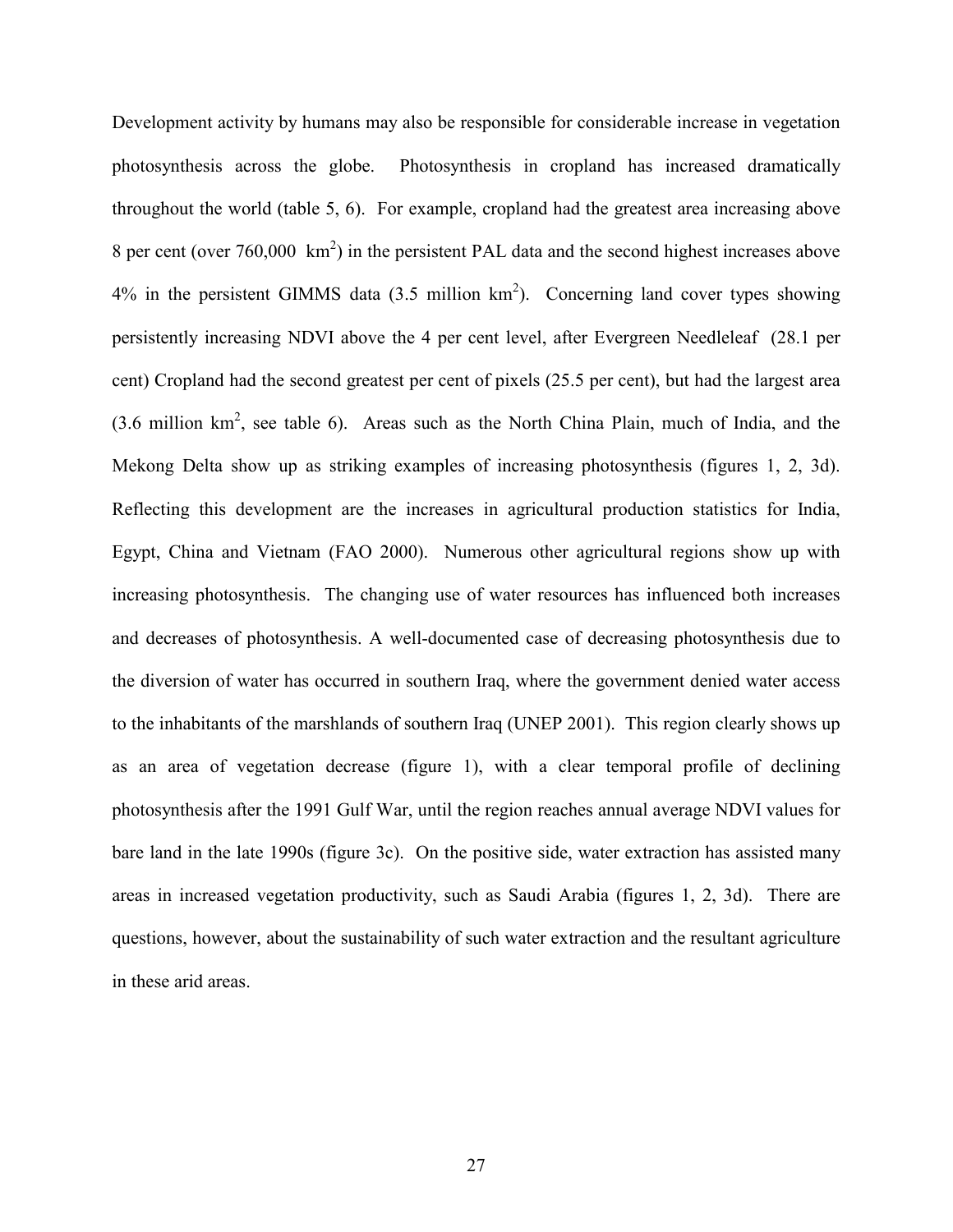## 4. Conclusions

Satellite Earth observation data are now available for sufficiently long time periods to allow analysis of environmental change over the whole planet. With suitable processing, the Normalised Difference Vegetation Index has been found by many scientists to be a robust indicator of vegetation photosynthesis, especially for large areas and yearly time periods. The evidence presented here for the broad-scale increases in photosynthesis across the Earth is consistent with published work on recent environmental change (Walther et al 2002, Parmesan and Yohe 2003) and can be ascribed to two main causes. First, climate change (primarily global warming and ENSO events) and ecological adaptation (Wuethrich 2000, Walther et al. 2002, Hughes 2000, McCarty 2001, Peñuelas and Filella 2001). Second, human activity, specifically the extraction of biological resources, the improved management of land and the development and alteration of water resources. This research demonstrates that while the PAL and GIMMS data sets show similar patterns of change, there are distinct areas of difference that need to be explored further. It is also apparent that the reformatting of the AVHRR data in the GIMMS data has reduced inter-annual fluctuations in the data.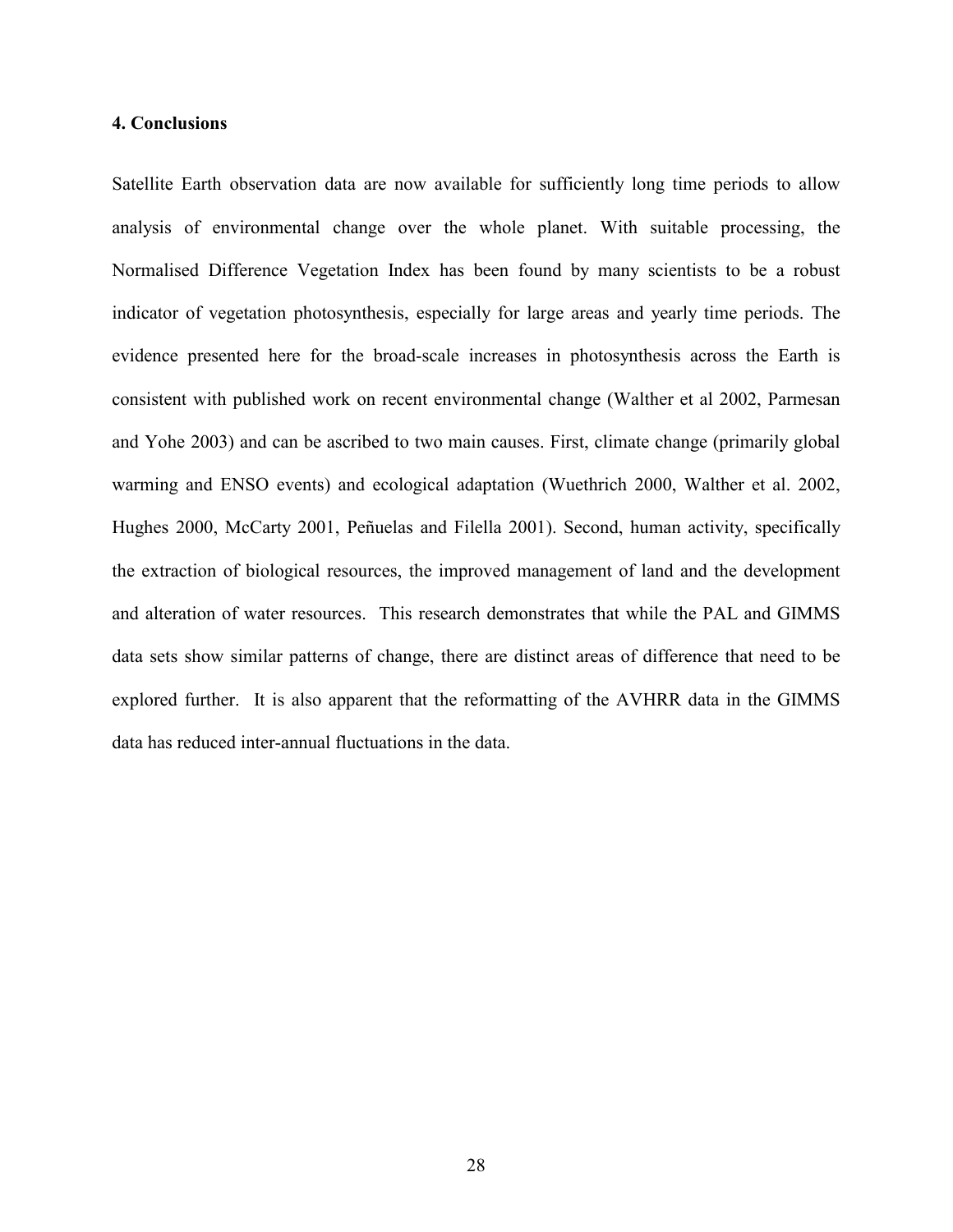## Acknowledgements

We would like to thank the Earth Observing System Pathfinder Program of NASA's Mission to Planet Earth in cooperation with the National Oceanic and Atmospheric Administration for the PAL data, which were provided by the Earth Observing System Data and Information System (EOSDIS), Distributed Active Archive Center at Goddard Space Flight Center. We would like to thank the University of Maryland and their Global Land Cover Facility (GLCF), a funded member of NASA's *Earth Science Information Partnership*, for the use of their 8 km land cover map, GIMMS data, and technical assistance. We would also like to thank the reviewers of the manuscript, especially concerning the comment to use the GIMMS data set.

Correspondence should be sent to S. Young (email:  $\frac{1}{2}$  syoung  $\frac{1}{2}$  SalemState.edu)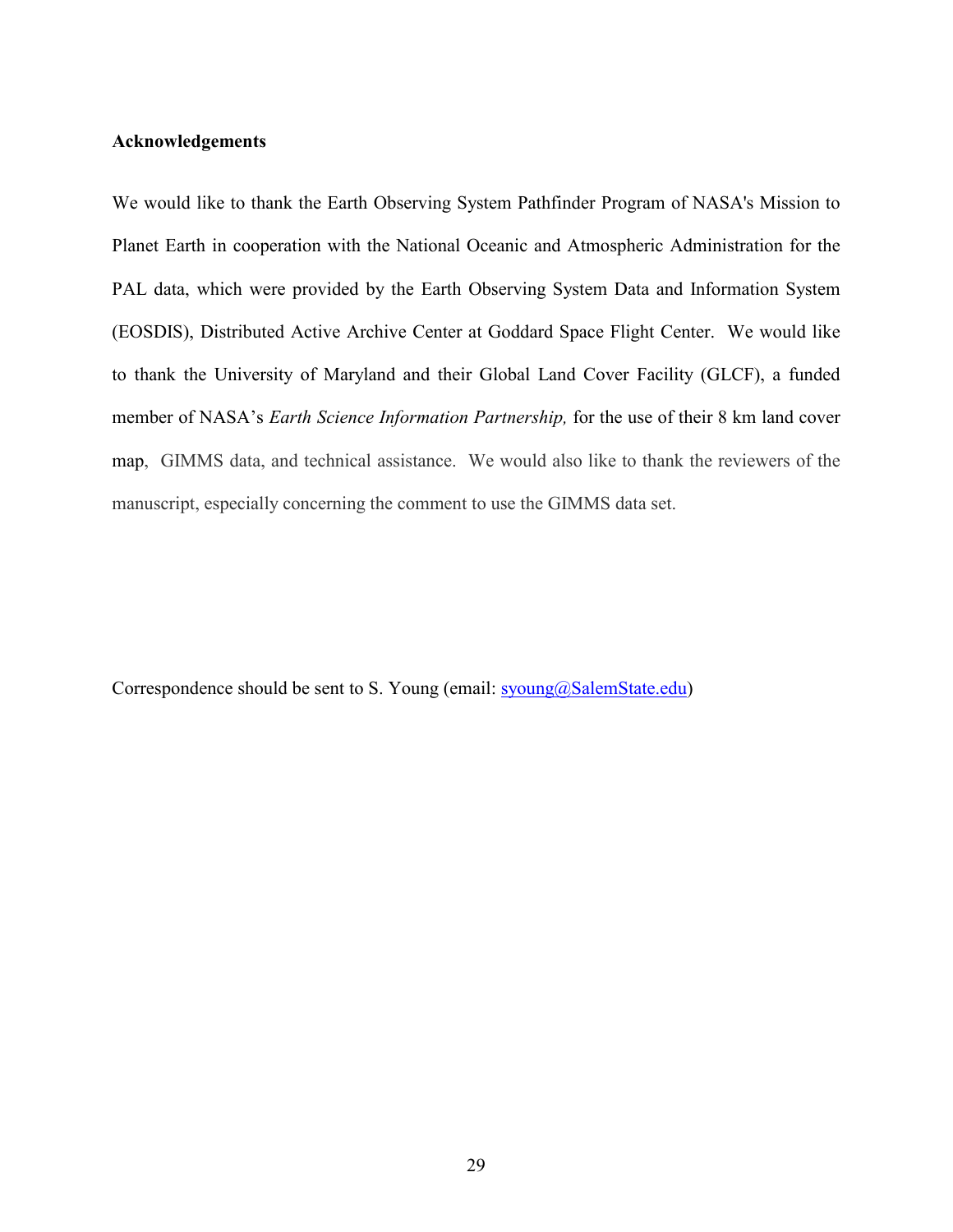## References

AGBU, P.A. and JAMES, M.E. (Eds.) 1994, The NOAA/NASA Pathfinder AVHRR Land Data Set User's Manual (Greenbelt, Md: Goddard Distributed Active Archive Center Publication).

ANYAMBA, A. and EASTMAN, J.R., 1996, Interannual variability of NDVI over Africa and its relation to El Nino/Southern Oscillation. International Journal of Remote Sensing, 17, 2533- 2548.

ANYAMBA, A., TUCKER, C. J. and EASTMAN J. R., 2001, NDVI anomaly patterns over Africa during the 1997/98 ENSO warm event. International Journal of Remote Sensing, 22, 1847-1859.

ASRAR, G., FUCHS, M., KANEMASU, E.T. and HATFIELD, J.L., 1984, Estimating absorbed photosynthetic radiation and leaf area index from spectral reflectance in wheat. Agronomy Journal, 76, 300-306.

BANNARI, A., MORIN, D. and BONN, F., 1995, A review of vegetation indices. Remote Sensing Reviews, 13, 95-120.

BATISATA G.T., SHIMABUKURO, Y.E. and LAWRENCE, W.T., 1997, The long-term monitoring of vegetation cover in the Amazonian region of Northern Brazil using NOAA-AVHRR data. International Journal of Remote Sensing, 18, 3195-3210.

BOX, E.O., HOLBEN, B. and KALB, V., 1989, Accuracy of the AVHRR vegetation index as a predictor of biomass, primary productivity and net  $CO<sub>2</sub>$  flux. *Vegetatio*, **80**, 71-89.

BURGAN, R.E. and HARTFORD, R.A. (Eds), 1993, Monitoring vegetation greenness with satellite data United States Department of Agriculture, Forest Service, General Technical Report INT-297, (Ogden, Utah: Intermountain Forest and Range Experiment Station).

CRAKNELL, A.P. (Ed), 1997, Advanced Very High Resolution Radiometer (AVHRR) (London: Taylor and Francis).

CURRAN, P., 1985, Principles of remote sensing (London and New York: Longman).

DEFRIES, R., HANSEN, M., TOWNSHEND, J.R.G. and SOHLBERG, R., 1998, Global land cover classifications at 8 km spatial resolution: The use of training data derived from Landsat imagery in decision tree classifiers. International Journal of Remote Sensing, 19, 3141-3168.

EASTMAN, J.R. and FULK, M., 1993, Long time series evaluation using standardized principal components. Photogrammetric Engineering and Remote Sensing, 59, 991-996.

EHRLICH, D. and LAMBIN, E.F., 1996, Broad scale land-cover classification and interannual climatic variability. International Journal of Remote Sensing, 17, 845-862.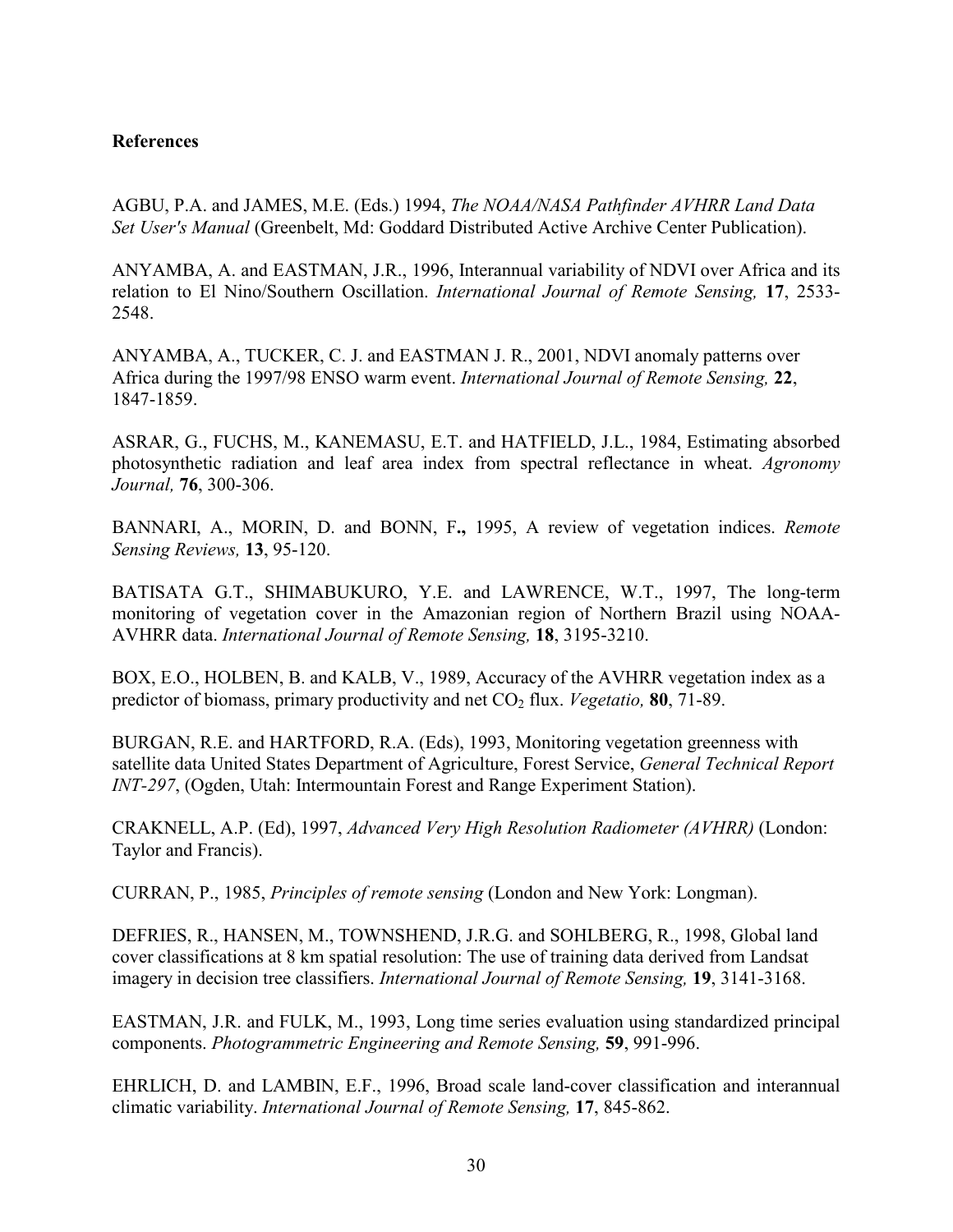FAO (Food and Agricultural Organization of the United Nations), 2000, Production Yearbook 2000 (Rome: FAO).

FUNG, I.Y., TUCKER, C.J. and PRENTICE, K.C., 1986, On the applicability of the AVHRR vegetation index to study the atmosphere-biosphere exchange of  $CO<sub>2</sub>$ . Journal of Geophysical Research, 92, 2999-3015.

FITTER, A.H. and FITTER, R.S.R., 2002, Rapid changes in flowering time in British plants. Science, 296, 1689.

GATES, D.M., KEEGAN, H.J., SCHLETER, J.C. and WEIDNER, V.H., 1965, Spectral properties of plants. Applied Optics, 4, 11-20.

GOWARD, S.N., TUCKER, C.J. and DYE, D.G., 1985, North American vegetation patterns observed with NOAA-7 Advanced Very High Resolution Radiometer. Vegetatio, 64, 3-14.

GOWARD, S.N. and DYE, D.G., 1987, Evaluating North American net primary productivity with satellite observations. Advances in Space Research, 7, 165-174.

GOWARD, S.N. and HOPE, A.S., 1989, Evapotranspiration from combined reflected solar and emitted terrestrial radiation: Preliminary FIFE results from AVHRR data. Advances in Space Research, 9, 239-249.

GOWARD, S.N., DYE, D.G., TURNER, S. and YANG, J. 1993, Objective assessment of the NOAA global vegetation index data product. International Journal of Remote Sensing, 14, 3365- 3394.

GUTMAN, G., 1999, On the use of long-term global data of land reflectances and vegetation indices derived from the advanced very high resolution radiometer. Journal of Geophysical Research, 104(D6), 6241-6255.

GUTMAN, G. and IGNATOV, A., 1995, Global land monitoring from AVHRR: potential and limitations. International Journal of Remote Sensing, 16, 2301-2309.

HANSEN, J., RUEDY, R., GLASCOE, J. and SATO, M., 1999, GISS analysis of surface temperature change. Journal of Geophysical Research, 104, 30,997-31,022.

HARRIS, R., 2003, Remote sensing of agriculture change in Oman. International Journal of Remote Sensing, 24, 4835-4852.

HASTINGS, D.A. and EMERY, W.J., 1992, The Advanced Very High Resolution Radiometer (AVHRR): A brief Reference Guide. Photogrammetric Engineering & Remote Sensing, 58, 1183-1188.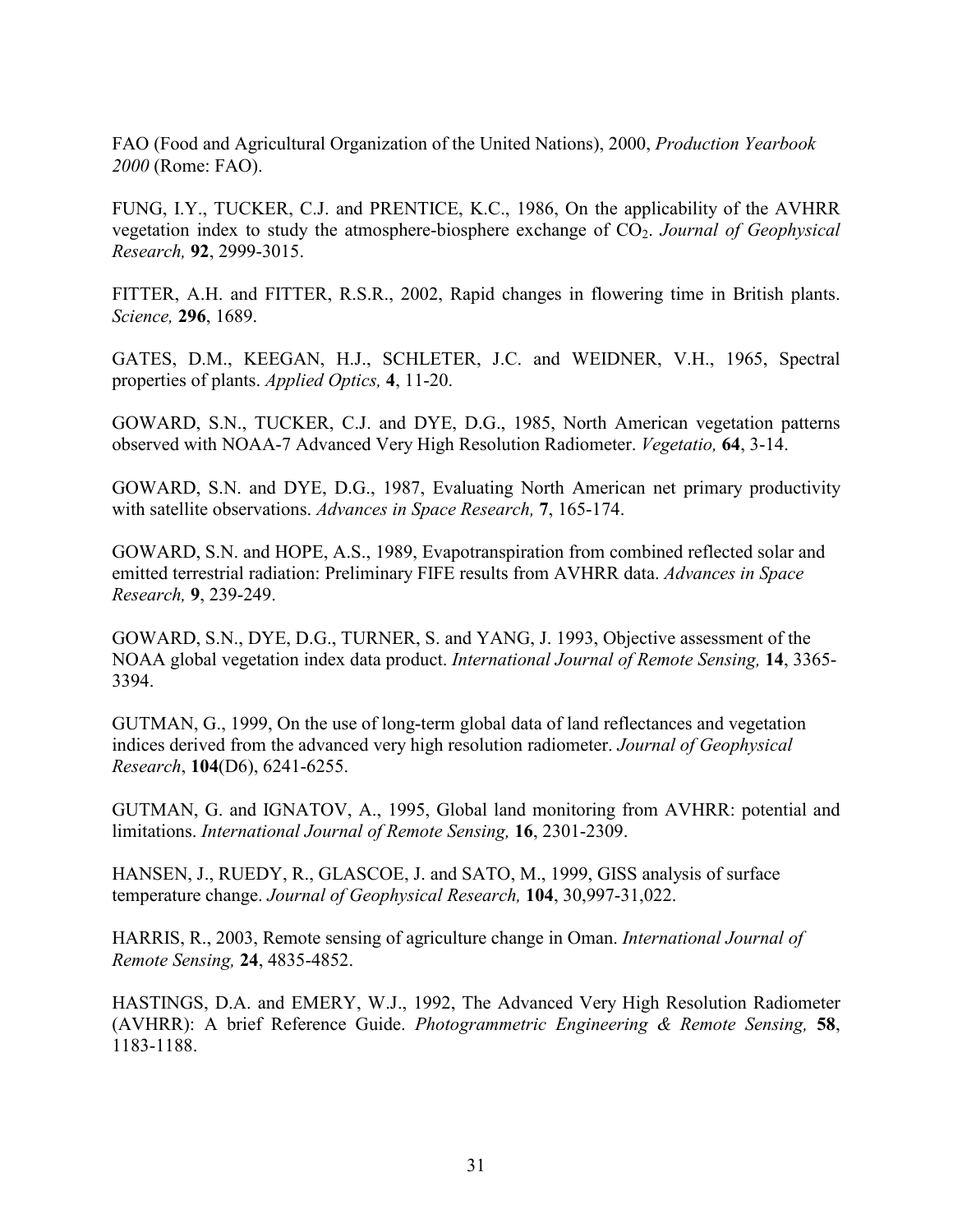HOLBEN, B.N., 1986, Characteristics of maximum-value composite images from temporal AVHRR data. International Journal of Remote Sensing, 7, 1417-1434.

HUETE, A.R. and TUCKER, C.J., 1991, Investigation of soil influences in AVHRR red and near-infrared vegetation index imagery. International Journal of Remote Sensing, 12, 1223-1242.

HUGHES, L., 2000, Biological consequences of global warming: is the signal already apparent? Trends in Ecology & Evolution, 15, 56-61.

ICHII, K., KAWABATA, A. and YAMAGUCHI, Y., 2002, Global correlation analysis for NDVI and climatic variables and NDVI trends: 1982-1990. International Journal of Remote Sensing, 23, 3873-3878.

IPCC, 2001, Third Assessment Report of the Intergovernmental Panel on Climate Change IPCC (WG I & II) (Cambridge: Cambridge University Press).

JAMES, M.E. and KALLURI, S.N.V., 1994, The Pathfinder AVHRR land data set: an improved coarse resolution data set for terrestrial monitoring. International Journal of Remote Sensing, 15, 3347-3364.

JENSEN, J.R., (Ed.), 1996, Introductory Digital Image Processing, a remote sensing perspective (Upper Saddle River, NJ: Prentice Hall).

JIA, G.S.J., EPSTEIN, H.E., and Walker, D.A., 2003. Greening of arctic Alaska, 1981-2001. Geophysical Research Letters, 30(20): 2067.

JUSTICE, C.O., TOWNSHEND, J.R.G., HOLBEN, B.N. and TUCKER, C.J., 1985, Analysis of the phenology of global vegetation using meteorological satellite data. International Journal of Remote Sensing, 6, 1271-1318.

JUSTICE, C.O., TOWNSHEND, J.R.G. and KALB, V.T., 1991, Representation of vegetation by continental data sets derived from NOAA-AVHRR data. International Journal of Remote Sensing, 12, 999-1021.

KIDWELL, K.B., (Ed.), 1997, NOAA Global Vegetation Index User's Guide NOAA/NESDIS, (Washington, DC: National Climatic Data Center).

KIDWELL, K.B., (Ed.), 1998, NOAA Polar Orbiter Data User's Guide NOAA/NESDIS (Washington, DC: National Climatic Data Center).

KINEMAN, J.J. and OHRENSCHALL, M.A. (Eds.), 1992, Global Ecosystem Database Version 1.0: Disc A, Documentation Manual. Key to Geophysical Records Documentation No. 27 (Boulder, CO: USDOC/NOAA National Geophysical Data Center).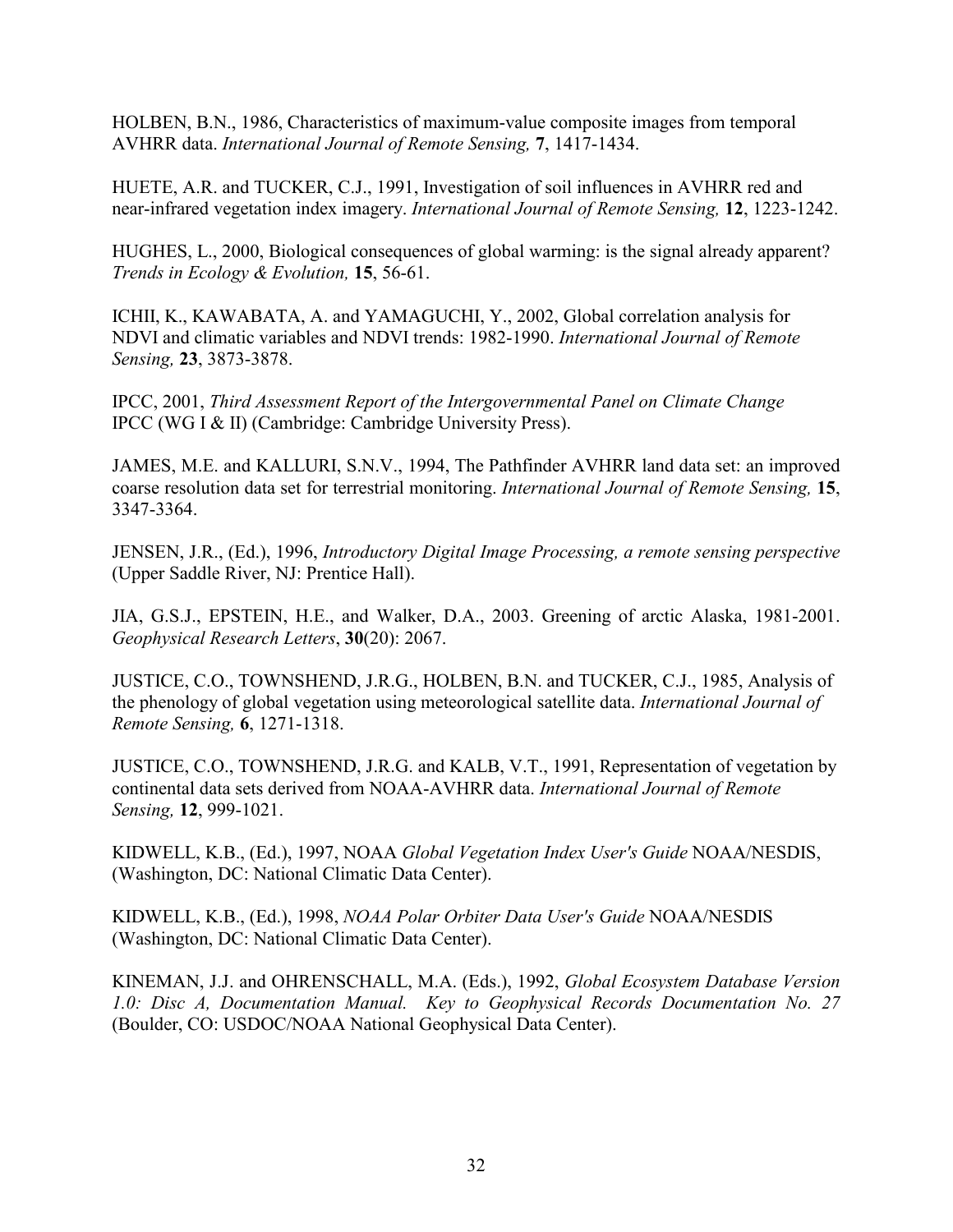LIM, C. and KAFATOS, M. 2002, Frequency analysis of natural vegetation distribution using NDVI/AVHRR data from 1981-2000 for North American: correlations with SOI. International Journal of Remote Sensing, 23, 3347-3383.

LOBO, A., MARTI, J.J.I. and GIMENEZ-CASSINA, C.C., 1997, Regional scale hierarchical classification of temporal series of AVHRR vegetation index. International Journal of Remote Sensing, 18, 3167-3193.

LOTSCH, A., FRIEDL, M.A., ANDERSON, B.T., and TUCKER, C.J., 2003. Coupled vegetation-precipitation variability observed from satellite and climate records. Geophysical Research Letters, 30(14): 1774.

MALINGREAU, J.P., STEVENS, G. and FELLOWS, C., 1985, 1982-83 forest fires of Kalimantan and North Borneo: Satellite observations for detecting and monitoring. AMBIO, 14, pp. 314-346.

MCCARTY, J.P., 2001, Ecological consequences of recent climate change. Conservation Biology, 15, 320-331.

MENNIS, J., 2001, Exploring relationships between ENSO and vegetation vigour in the southeast USA using AVHRR data. International Journal of Remote Sensing, 22, 3077-3092.

MENZEL, A. and FABIAN, P., 1999, Growing season extended in Europe. Nature, 397, 659.

MYNENI, R.B., LOS, S.O. and TUCKER, C.J., 1996, Satellite-based identification of linked vegetation index and sea surface temperature anomaly areas from 1982-1990 for Africa, Australia and South America. Geophysical Research Letters, 23, 729-732.

MYNENI, R.B., KEELING, C.D., TUCKER, C.J., ASRAR, G. and NEMANI, R.R., 1997, Increased plant growth in the northern high latitudes from 1981 to 1991. Nature, 386, 698-702.

MYNENI, R.B., TUCKER, C.J., ASRAR, G. and KEELING, C., 1998, Interannual variations in satellite-sensed vegetation index from 1981 to 1991. Journal of Geophysical Research, 103, 6145-6160.

NEMANI, R.R. and RUNNING, S.W., 1989, Testing a theoretical climate-soil-leave area hydrologic equilibrium of forests using satellite data and ecosystem simulation. Agricultural and Forest Meteorology, 44, 245-260.

NEMANI, R., and White, M., Thornton, P., Nishida, K., Reddy, S., Jenkins, J., and Running, S., 2002. Recent trends in hydrologic balance have enhanced the terrestrial carbon sink in the United States. Geophysical Research Letters, 29(10)

NICHOLSON, S.E., DAVENPORT, M.L. and MALO, A.R., 1990, A comparison of the vegetation response to rainfall in the Sahel and east Africa, using normalized difference vegetation index from NOAA AVHRR. Climate Change, 17, 209-241.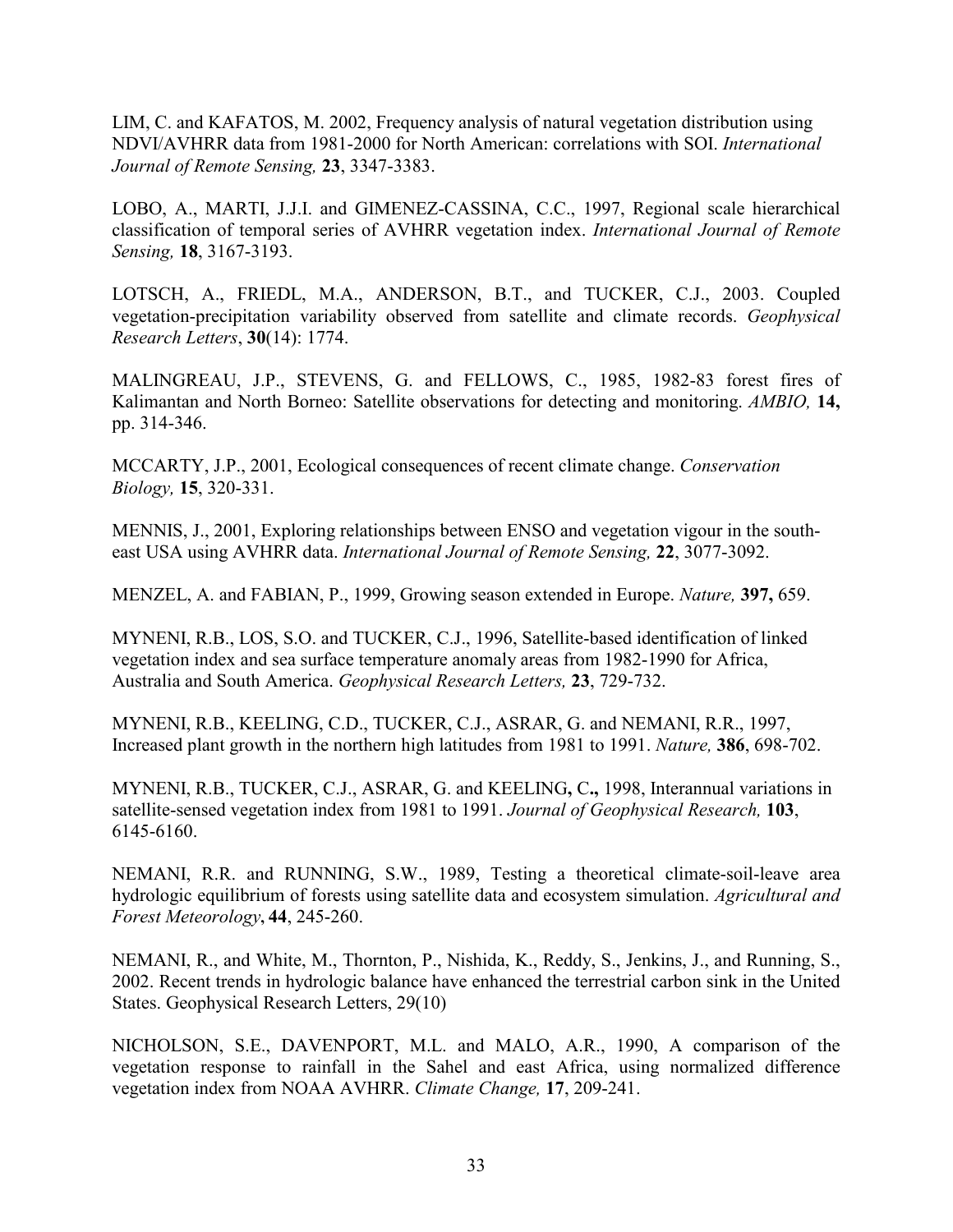PARMESAN, C. and YOHE, G.A., 2003, Globally coherent fingerprint of climate change impacts across natural systems. Nature,  $421$ ,  $37 - 42$ .

PENUELAS, J. and FILELLA, I., 2001, Responses to a warming world. Science, 294, 793 – 795.

PINZON, J., 2002, Using HHT to successfully uncouple seasonal and interannual components in remotely sensed data SCI 2002 Conference Proceedings July 14-18 Orlando, Florida.

PINZON, J., BROWN, M.E., and TUCKER, C.J., 2004, Satellite time series correction of orbital drift artefacts using empirical mode decomposition. In Huang (ed) Hilbert-Huang Transform: Introduction and Applications (Hackensack, NJ: World Scientific Publishing). Chapter 10, Part II. Applications.

POVEDA, G., and SALAZAR, L.F., 2004. Annual and interannual (ENSO) variability of spatial scaling properties of a vegetation index (NDVI) in Amazonia. Remote Sensing of Environment, 93(3): 391-401.

PRINCE, S.D. and GOWARD, S.N., 1996, Evaluation of the NOAA/NASA Pathfinder AVHRR Land Data Set for global primary production modeling. International Journal of Remote Sensing, 17, 217-221.

RAO, C.R.N. (Ed.), 1993, Degradation of the visible and near-infrared channels of the Advanced Very High Resolution Radiometer on the NOAA-9 spacecraft: assessment and recommendations for corrections NOAA Technical Report NESDIS-70, (Washington, DC: NOAA/NESDIS).

RAO, C.R.N. and CHEN, J. (Eds.), 1994, Post launch calibration of the visible and near infrared channels of the advanced very high resolution radiometer on NOAA-7, 9 and 11 spacecraft NOAA Technical Report NESDIS-78, (Washington, DC: NOAA/NESDIS).

RUNNING, S.W. and NEMANI, R.R., 1988, Relating seasonal patterns of AVHRR vegetation index to simulated photosynthesis and transpiration of forests in different climates. Remote Sensing of Environment, 24, 347-367.

SELLERS, P.J., 1985, Canopy reflectance photosynthesis and transpiration. International Journal of Remote Sensing, 6, 1335-1372.

SETO, K.C., KAUFMAN, R.K. and WOODCOCK, C.E., 2000, Landsat reveals China's farmland reserves, but they're vanishing fast. *Nature*, **406**, 121.

SINGH, A., 1986, Change detection in the tropical forest environment of northeast India using Landsat. In Remote Sensing and Tropical Land Management, M.J. Eden and J.T. Parry (Eds), pp. 237-254 (London: John Wiley & Sons).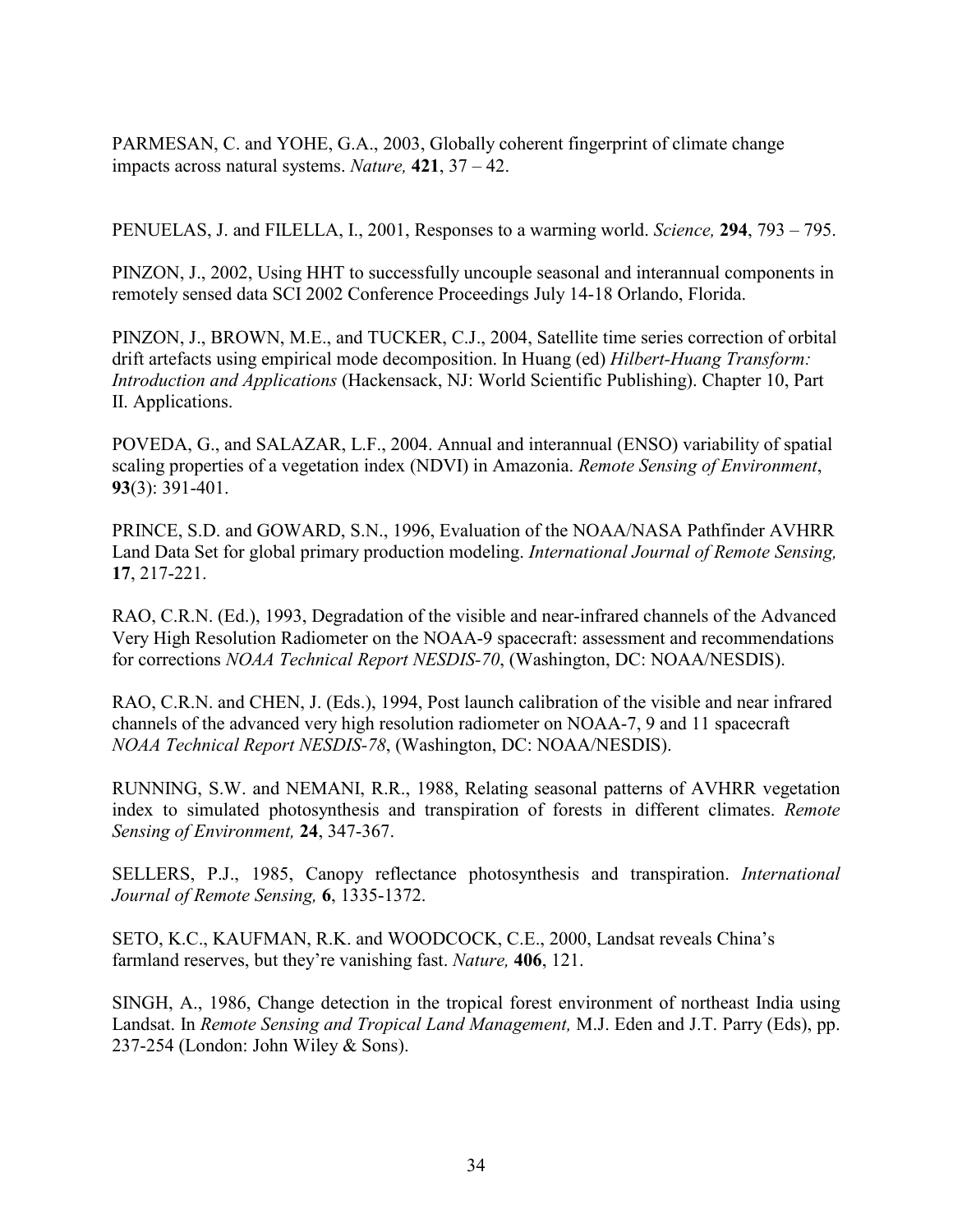SINGH, A. 1989, Digital change detection techniques using remotely-sensed data. International Journal of Remote Sensing, 10, 989-1003.

SKOLE, D. and TUCKER, C.J., 1993, Tropical deforestation and habitat fragmentation in the Amazon: satellite data from 1978 to 1988. Science, 260, 1905-1909.

SLAYBACK, D.A., PINZON, J.E., LOS, S.O., and TUCKER, C.J., 2003, Northern hemisphere photosynthetic trends 1982-99. Global Change Biology, 9, 1-15.

SMITH, P.M., KALLURI, S.N.V., PRINCE, S.D. and DEFRIES, R.S., 1997, The NOAA/NASA Pathfinder AVHRR 8-km Land data set. *Photogrammetric Engineering and Remote Sensing*, 63, 12-13, 27-32.

STEININGER, M.K., TUCKER, C.J., ERSTS, P., KILLEN, T.J., VILLEGAS, Z. and HECHT, S.B., 2001, Clearance and fragmentation of tropical deciduous forest in the Tierras Bajas, Santa Cruz, Bolivia. Conservation Biology, 15, 856-866.

STEVEN, M.D., MALTHUS, T.J., BARET, F., HUI, X. and CHOPPING, M.J., 2003, Intercalibration of vegetation indices from different sensor systems. Remote Sensing of Environment, 88, 412-422.

STURM, M., RACINE, C. and TAPE, K., 2001, Climate change: increasing shrub abundance in the Arctic. Nature, 411, 546-547.

TATEISHI, R. and EBATA, M., 2004, Analysis of phonological change patterns using 1982- 2000 Advanced Very High Resolution Radiometer (AVHRR) data. International Journal of Remote Sensing, 25, 2287-2300.

THOMAS,I.L., SAUNDERS, R.W. and CROOM, D.L., (Eds.), 1989, Applications of AVHRR data: Special issue. International Journal of Remote Sensing, 10, 597-936.

TOWNSHEND, J.R.G., JUSTICE, C.O., LI, W., GURNEY, C, and MCMANUS, J., 1991, Global land cover classification by remote sensing: present capabilities and future possibilities. Remote Sensing of Environment, 35, 243-256.

TUCKER, C.J., 1979, Red and photographic infrared linear combinations for monitoring vegetation. Remote Sensing of the Environment, 8, 127-150.

TUCKER, C.J., TOWNSHEND, J.R.G. and Goff, T.E., 1985, African land-cover classification using satellite data. Science, 227, 369-375.

TUCKER, C.J. and SELLERS, P., 1986, Satellite remote sensing of primary production. International Journal of Remote Sensing, 7, 1395-1416.

TUCKER, C.J., PINZON, J.E., BROWN, M.E., SLAYBACK, D., PAK, E.W., MAHONEY, R., VERMOTE, E., and EL SALEOUS, N., 2005. An extended AVHRR 8-km NDVI data set